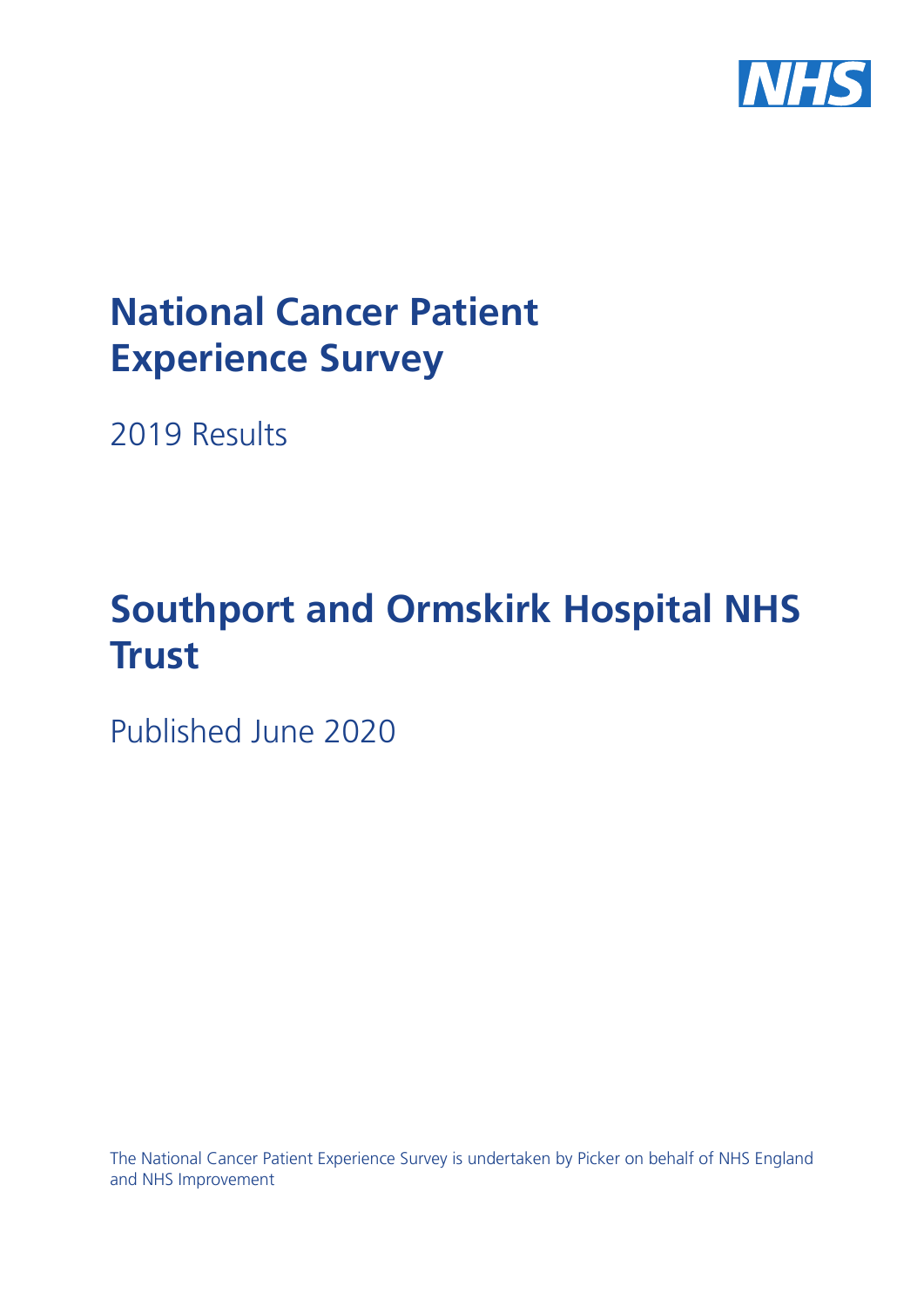# **Executive Summary** Case Mix Adjusted scores

### **Cancer Dashboard Questions**

The following seven questions are included in phase 1 of the Cancer Dashboard developed by Public Health England and NHS England:

Q61. Patient's average rating of care scored from very poor to very good

| $\Omega$ | $\overline{2}$                                                | 3 | 4 | 5 | 6 | $\overline{7}$ | 8   | 9 | 10                                                                                            |
|----------|---------------------------------------------------------------|---|---|---|---|----------------|-----|---|-----------------------------------------------------------------------------------------------|
|          |                                                               |   |   |   |   |                | 8.7 |   |                                                                                               |
| $1\%$    |                                                               |   |   |   |   |                |     |   | Q18. Patient definitely involved as much as they wanted in decisions about care and treatment |
|          |                                                               |   |   |   |   |                |     |   | Q19. Patient given the name of a CNS who would support them through their treatment           |
| 82%      | Q20. Patient found it very or quite easy to contact their CNS |   |   |   |   |                |     |   |                                                                                               |
| 86%      |                                                               |   |   |   |   |                |     |   | Q39. Patient always felt they were treated with respect and dignity while in hospital         |
| 86%      | leaving hospital                                              |   |   |   |   |                |     |   | Q41. Hospital staff told patient who to contact if worried about condition or treatment after |
| 59%      | treatment                                                     |   |   |   |   |                |     |   | Q55. General practice staff definitely did everything they could to support patient during    |

### **Questions Outside Expected Range**

|                                                                                                                   |            | Case Mix Adjusted Scores   |                            |                   |
|-------------------------------------------------------------------------------------------------------------------|------------|----------------------------|----------------------------|-------------------|
|                                                                                                                   | 2019 Score | Lower<br>Expected<br>Range | Upper<br>Expected<br>Range | National<br>Score |
| Q32. Patient's family or someone close definitely felt able to talk to a doctor                                   | 58%        | 58%                        | 86%                        | 72%               |
| Q40. Patient given clear written information about what should or should not do after<br>leaving hospital         | 75%        | 76%                        | 96%                        | 86%               |
| Q41. Hospital staff told patient who to contact if worried about condition or treatment after<br>leaving hospital | 86%        | 87%                        | 100%                       | 94%               |
| Q60. Someone discussed with patient whether they would like to take part in cancer<br>research                    | 15%        | 18%                        | 42%                        | 30%               |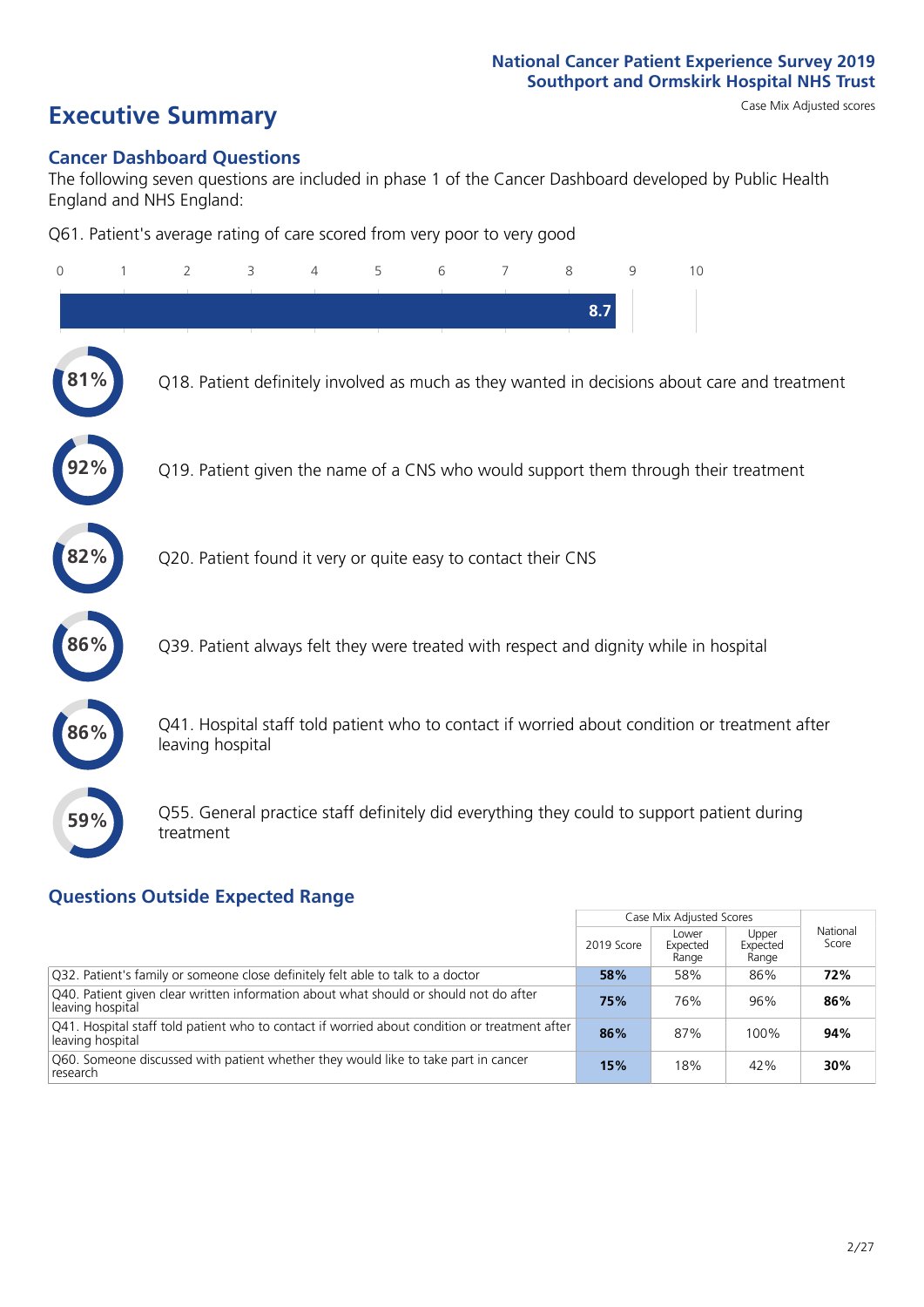# **Introduction**

The National Cancer Patient Experience Survey 2019 is the ninth iteration of the survey first undertaken in 2010. It has been designed to monitor national progress on cancer care; to provide information to drive local quality improvements; to assist commissioners and providers of cancer care; and to inform the work of the various charities and stakeholder groups supporting cancer patients.

The survey was overseen by a national Cancer Patient Experience Advisory Group. This Advisory Group set the principles and objectives of the survey programme and guided questionnaire development. The survey was commissioned and managed by NHS England. The survey provider, Picker, is responsible for designing, running and analysing the survey.

The 2019 survey involved 143 NHS Trusts. Out of 111,366 people, 67,858 people responded to the survey, yielding a response rate of 61%.

# **Methodology**

### **Eligibility, eldwork and survey methods**

The sample for the survey included all adult (aged 16 and over) NHS patients, with a confirmed primary diagnosis of cancer, discharged from an NHS Trust after an inpatient episode or day case attendance for cancer related treatment in the months of April, May and June 2019. The fieldwork for the survey was undertaken between December 2019 and March 2020.

As in the previous four years, the survey used a mixed mode methodology. Questionnaires were sent by post, with two reminders where necessary, but also included an option to complete the questionnaire online. A Freephone helpline and email was available for respondents to opt out, ask questions about the survey, enable them to complete their questionnaire over the phone and provide access to a translation and interpreting facility for those whose first language was not English.

### **Case-mix adjustment**

Both unadjusted and adjusted scores are presented in this report. Case-mix adjusted scores allows us to account for the impact that differing patient populations might have on results. By using the case-mix adjusted estimates we can obtain a greater understanding of how a Trust is performing given their patient population. The factors taken into account in this case-mix adjustment are gender, age, ethnic group, deprivation, and tumour group.

### **Scoring methodology**

Fifty-two questions from the questionnaire are scored as these questions relate directly to patient experience. For all but one question (Q61), scores are presented as the percentage of positive responses out of all scored responses. For Q61, respondents rate their overall care on a scale of 0 to 10, of which the average was calculated for this question's presented score. The percentages in this report have been rounded to the nearest percentage point. Therefore, in some cases the figures do not appear to add up to 100%.

### **Statistical significance**

In the reporting of 2019 results, appropriate statistical tests have been undertaken to identify unadjusted scores for which the change over time is 'statistically significant'. Thirty-seven scored questions in 2019 have been compared with those of 2018 and a statistically significant change between the two years has been reported where identified.

For the scored questions that are comparable beyond 2018, statistically significant change over the five years has also been reported where identified. A statistically significant difference means that the change in the result is very unlikely to have occurred by sampling variation.

### **Suppression**

### **Question-level suppression**

For scores where the base size per question is  $<$ 21, the score will be suppressed and replaced with an asterisk (\*). The base size will include neutral response options.

### **Double suppression**

If any group within a particular sub-group breakdown (such as the tumour group breakdown) has <21 responses, then the figure for this particular group is suppressed and replaced with an asterisk (\*). If there is only one group within the sub-group breakdown that has <21 respondents, and is therefore suppressed, the group with the next lowest number of respondents is also supressed and replaced with an asterisk (\*) (regardless if it is greater than or less than 21).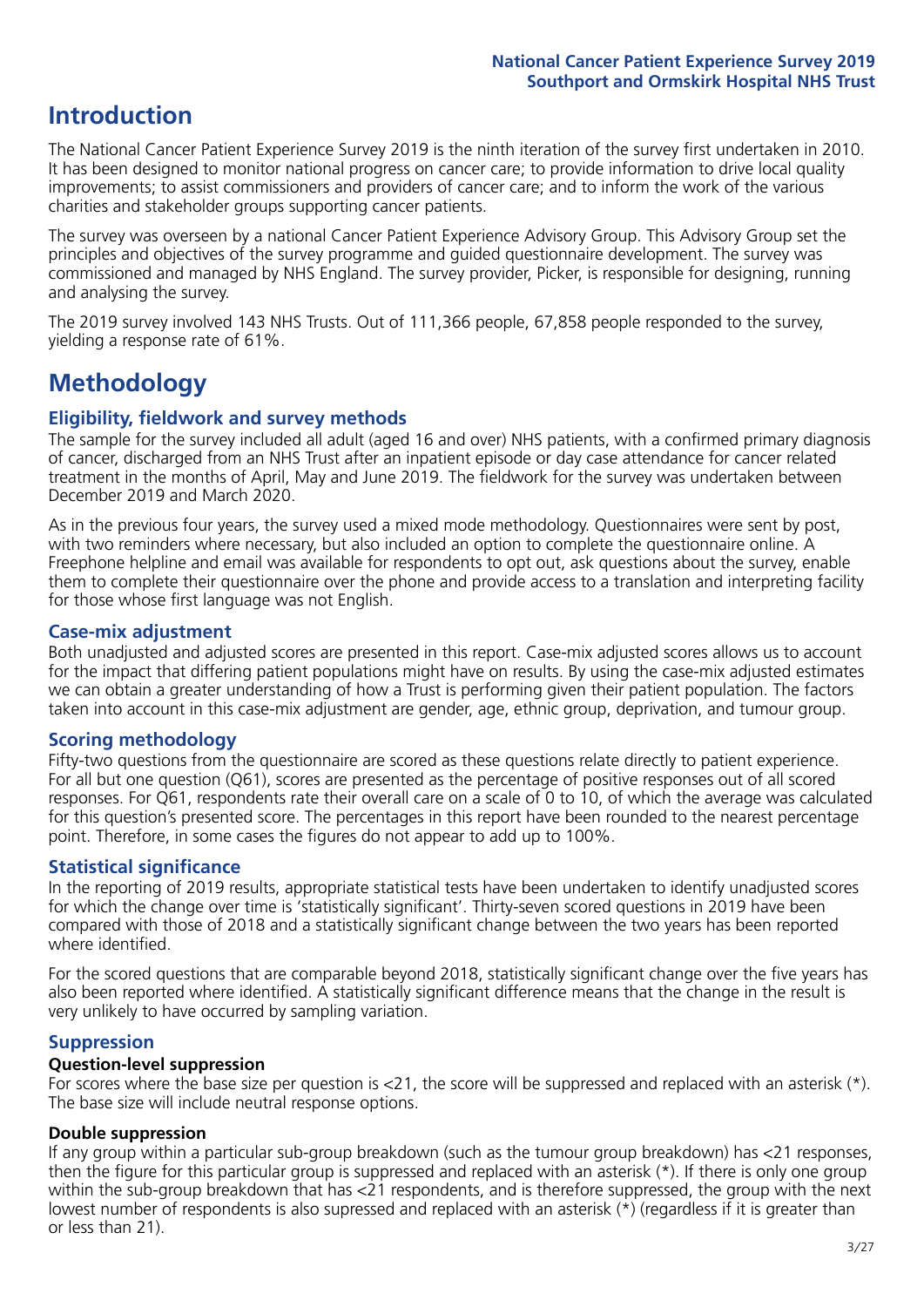# **Understanding the results**

This report shows how this Trust scored for each question in the survey, compared with national results and previous year's results. It is aimed at helping individual Trusts to understand their performance and identify areas for local improvement. Below is a description of the type of results presented within this report and how to understand them.

### **Expected range charts**

The expected range charts in this report show a bar with the lowest and highest score received for each question nationally. Within this bar, an expected range is given (in grey) and a black diamond represents the actual score for this Trust.

Trusts whose score is above the upper limit of the expected range (in the dark blue) are positive outliers, with a score statistically significantly higher than the national mean. This indicates that the Trust performs better than what Trusts of the same size and demographics are expected to perform. The opposite is true if the score is below the lower limit of the expected range (in the light blue); these are negative outliers. For scores within the expected range (in the grey), the score is what we would expect given the Trust's size and demographics.

### **Comparability tables**

The comparability tables show the 2018 and 2019 unadjusted scores for this Trust for each scored question. If there is a significant change from 2018 and 2019 or overall from 2015 to 2019, an arrow will be presented for the direction of change. The adjusted 2019 score will also be presented for each scored question along with the lower and upper expected range and national score. Scores above the upper limit of the expected range will be highlighted dark blue, scores below the lower limit of the expected range will be highlighted light blue, and scores within the lower and upper limit of the expected ranges will be highlighted grey.

### **Tumour type tables**

The tumour type tables show the unadjusted scores for each scored question for each of the 13 tumour groups. The national score for that tumour group is also shown. Unadjusted scores for the same tumour type across different Trusts may not be comparable, as they do not account for the impact that differing patient populations might have on results. Central nervous system is abbreviated as 'CNS' and lower gastrointestinal tract is abbreviated as 'LGT' throughout this report.

### **Year on year charts**

The year on year charts show five columns representing the unadjusted scores of the last five years (2015, 2016, 2017, 2018 and 2019) for each scored question.

#### **Notes on specific questions**

Following the development phase of the 2019 survey, several changes were made to the questionnaire. Six scored questions were amended (Q5, Q18, Q30, Q35, Q56 and Q60) and one non-scored question (Q29) was amended that impacted the comparability of questions Q30 to Q41. Of all questions changed or impacted by change, only Q60 is presented with historical comparisons; though the results should be interpreted with caution.

### **Unadjusted data and case-mix adjusted data**

Unadjusted data should be used to see the actual responses from patients relating to the Trust. Case-mix adjusted data, together with expected ranges, should be used to understand whether the results are significantly higher or lower than national results taking account of the patient mix.

# **Further information**

This research was carried out in accordance with the international standard for organisations conducting social research (accreditation to ISO20252:2012; certificate number GB08/74322). The 2019 survey data has been produced and published in line with the Code of Practice for Official Statistics.

For more information on the methodology, please see the Technical Document. It can be viewed along with the 2019 questionnaire and survey quidance on the website at [www.ncpes.co.uk](https://www.ncpes.co.uk/supporting-documents). For all other outputs at National, Trust, CCG and Cancer Alliance level, please see the PDF reports, Excel tables and dashboards at [www.ncpes.co.uk.](https://www.ncpes.co.uk/current-results)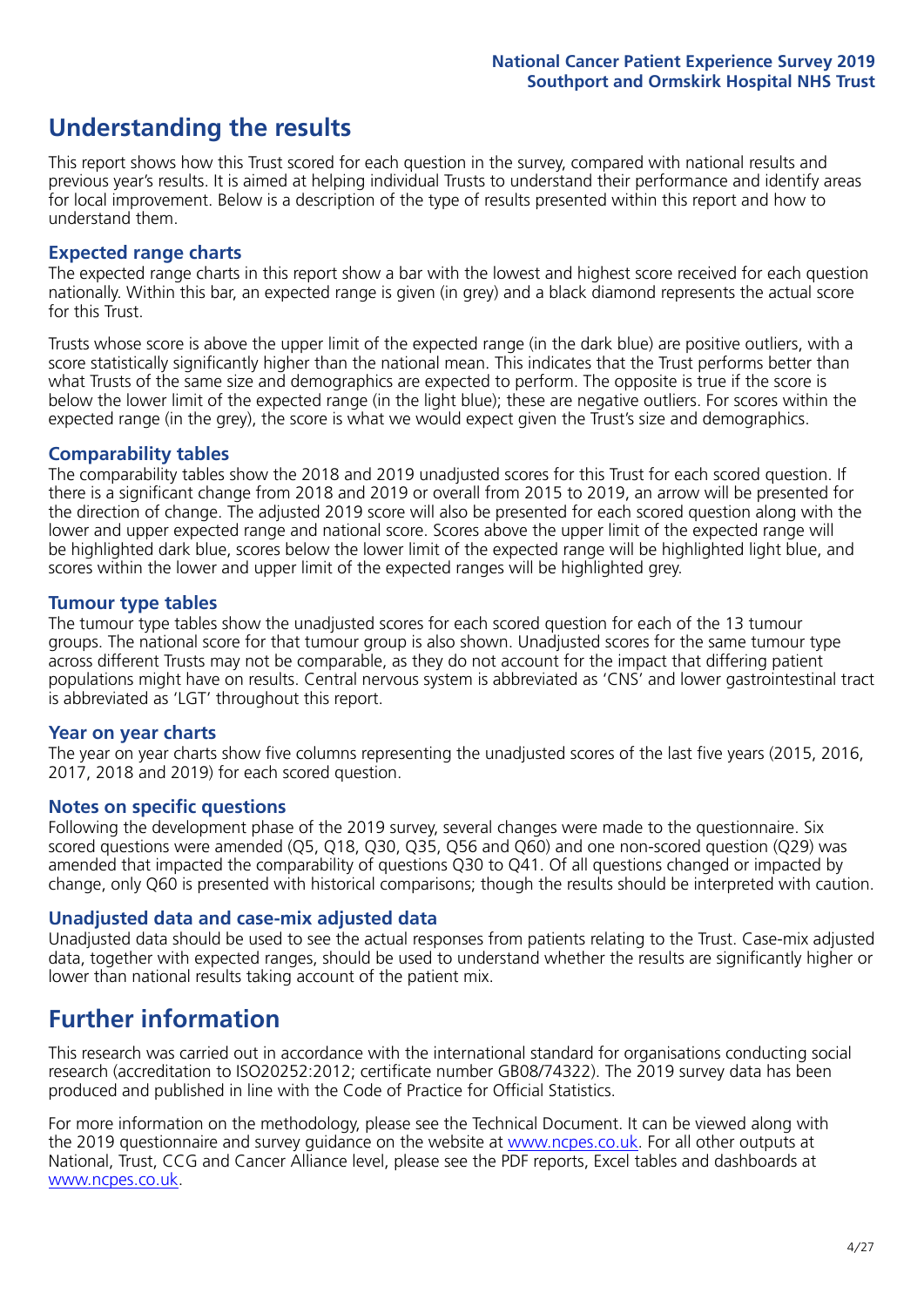### **Response Rate**

### **Overall Response Rate**

114 patients responded out of a total of 179 patients, resulting in a response rate of 64%.

|              | Sample Size | Adjusted<br>Sample | Completed | Response Rate |
|--------------|-------------|--------------------|-----------|---------------|
| <b>Trust</b> | 192         | 179                | 114       | 64%           |
| National     | 119,855     | 111,366            | 67.858    | 61%           |

### **Respondents by Survey Type**

|                            | Number of<br>Respondents |
|----------------------------|--------------------------|
| Online                     | 10                       |
| Paper                      | 104                      |
| Phone                      |                          |
| <b>Translation Service</b> |                          |

### **Respondents by Tumour Group**

|                      | Number of<br>Respondents |
|----------------------|--------------------------|
| <b>Brain / CNS</b>   | ∩                        |
| <b>Breast</b>        | Ω                        |
| Colorectal / LGT     | 25                       |
| Gynaecological       | 1                        |
| Haematological       | 48                       |
| <b>Head and Neck</b> | Ω                        |
| Lung                 | $\overline{2}$           |
| Prostate             | 14                       |
| Sarcoma              | Ω                        |
| Skin                 | Ω                        |
| <b>Upper Gastro</b>  | 5                        |
| Urological           | 14                       |
| Other                | 5                        |

### **Respondents by Age and Gender**

Respondents year of birth has been used to determine age. This information has been amalgamated into 8 age bands. The age and gender distribution for the Trust was as follows:

|        | Age 16-24 | Age 25-34 | Age 35-44 | Age 45-54 | Age 55-64 | Age 65-74 | Age 75-84               | Age 85+ | Total |
|--------|-----------|-----------|-----------|-----------|-----------|-----------|-------------------------|---------|-------|
| Male   |           |           |           |           | $\circ$   | 26        | $\sim$<br>$\mathcal{L}$ |         | 65    |
| Female |           |           |           |           |           | 15        | 18                      |         | 49    |
| Total  |           |           |           |           | 17        | 41        | 39                      |         | 114   |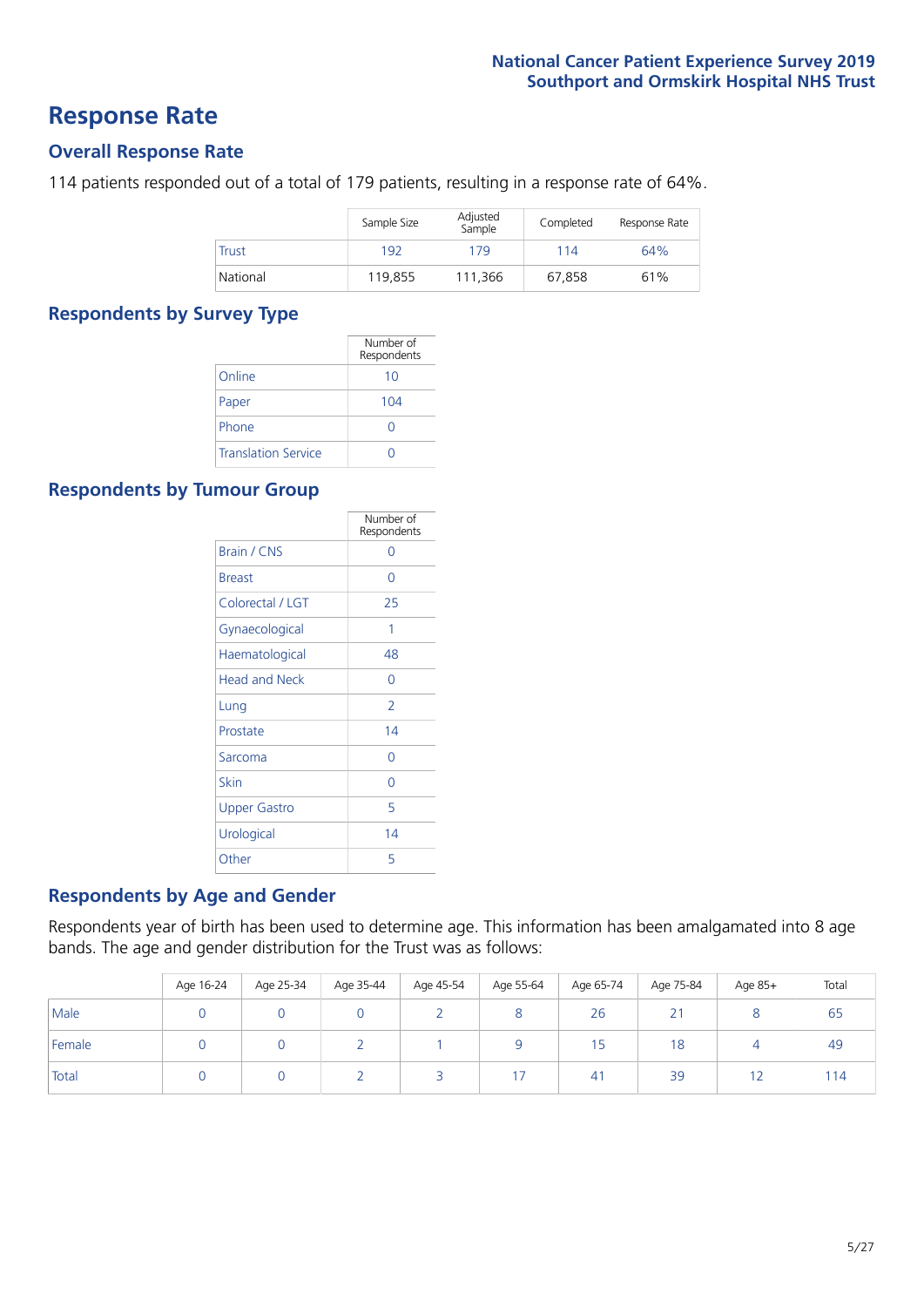# **Expected Range Charts**

| Lower Expected Range<br>Average                                                                                                                                                                                                                                                                                                                                                                                                                                                                                             |       |     | Upper Expected Range |     |     |                 |     | Case Mix Adjusted Score  |                   |                        |  |
|-----------------------------------------------------------------------------------------------------------------------------------------------------------------------------------------------------------------------------------------------------------------------------------------------------------------------------------------------------------------------------------------------------------------------------------------------------------------------------------------------------------------------------|-------|-----|----------------------|-----|-----|-----------------|-----|--------------------------|-------------------|------------------------|--|
| <b>SEEING YOUR GP</b><br>Q1. Saw GP once or twice before being told they needed to go to<br>hospital<br>Q2. Patient thought they were seen as soon as necessary                                                                                                                                                                                                                                                                                                                                                             | 0%    | 10% | 20%                  | 30% | 40% | 50%             | 60% | 70% 80%<br>76%           | 86%               | 90% 100%               |  |
| <b>DIAGNOSTIC TESTS</b><br>Q5. Received all the information needed about the test<br>Q6. The length of time waiting for the test to be done was about<br>right<br>Q7. Test results explained in completely understandable way                                                                                                                                                                                                                                                                                               | 0%    | 10% | 20%                  | 30% | 40% | 50%             | 60% | 70%                      | 80%<br>84%        | 90% 100%<br>95%<br>91% |  |
| <b>FINDING OUT WHAT WAS WRONG WITH YOU</b><br>Q10. Patient told they could bring a family member or friend when<br>first told they had cancer<br>Q11. Patient felt they were told sensitively that they had cancer<br>Q12. Patient completely understood the explanation of what was<br>wrong<br>Q13. Patient given easy to understand written information about<br>the type of cancer they had                                                                                                                             | 0%    | 10% | 20%                  | 30% | 40% | 50%             | 60% | 70%<br>76%<br>76%<br>69% | 80%               | 90% 100%<br>88%        |  |
| <b>DECIDING THE BEST TREATMENT FOR YOU</b><br>Q14. Patient felt that treatment options were completely explained<br>Q15. Patient felt possible side effects were definitely explained in<br>an understandable way<br>Q16. Patient definitely given practical advice and support in dealing<br>with side effects of treatment<br>Q17. Patient definitely told about side effects that could affect<br>them in the future<br>Q18. Patient definitely involved as much as they wanted in<br>decisions about care and treatment | $0\%$ | 10% | 20%                  | 30% | 40% | 50%<br>54%<br>◆ | 60% | 70%<br>71%<br>73%        | 80%<br>87%<br>81% | 90% 100%               |  |
| <b>CLINICAL NURSE SPECIALIST (CNS)</b><br>Q19. Patient given the name of a CNS who would support them<br>through their treatment<br>Q20. Patient found it very or quite easy to contact their CNS<br>Q21. Patient got understandable answers to important questions<br>all or most of the time                                                                                                                                                                                                                              | $0\%$ | 10% | 20%                  | 30% | 40% | 50%             | 60% | 70%                      | 80%<br>82%        | 90% 100%<br>92%<br>89% |  |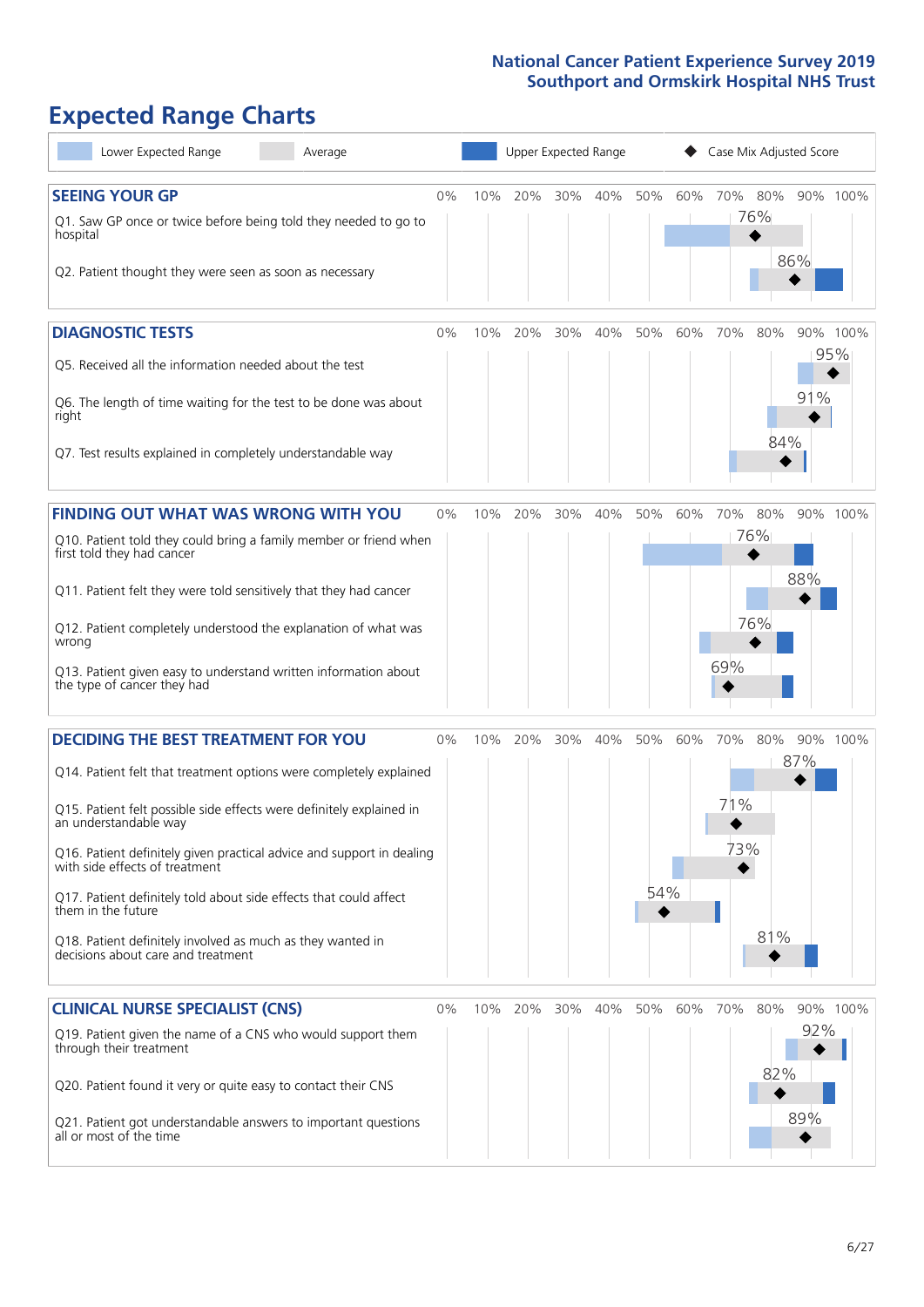# **Expected Range Charts**

| Lower Expected Range<br>Average                                                                                   |     |     | Upper Expected Range |     |            | Case Mix Adjusted Score |
|-------------------------------------------------------------------------------------------------------------------|-----|-----|----------------------|-----|------------|-------------------------|
| <b>SUPPORT FOR PEOPLE WITH CANCER</b><br>0%                                                                       | 10% | 20% | 30%<br>40%           | 50% | 60%<br>70% | 80%<br>90% 100%         |
| Q22. Hospital staff gave information about support or self-help<br>groups for people with cancer                  |     |     |                      |     |            | 86%                     |
| Q23. Hospital staff discussed or gave information about the impact<br>cancer could have on day to day activities  |     |     |                      |     |            | 86%                     |
| Q24. Hospital staff gave information on getting financial help or<br>possible benefits                            |     |     |                      |     | 59%        |                         |
| Q25. Hospital staff told patient they could get free prescriptions                                                |     |     |                      |     | 72%        |                         |
| <b>OPERATIONS</b><br>0%                                                                                           | 10% | 20% | 30%<br>40%           | 50% | 70%<br>60% | 90% 100%<br>80%         |
| Q27. Beforehand, patient had all the information needed about the<br>operation                                    |     |     |                      |     |            | 94%                     |
| Q28. Afterwards, staff completely explained how operation had<br>gone in understandable way                       |     |     |                      |     | 74%        |                         |
| <b>HOSPITAL CARE AS AN INPATIENT</b><br>0%                                                                        | 10% | 20% | 40%<br>30%           | 50% | 60%<br>70% | 80%<br>90% 100%         |
| Q30. Hospital staff didn't talk in front of patient as if patient wasn't<br>there                                 |     |     |                      |     |            | 86%                     |
| Q31. Patient had confidence and trust in all doctors treating them                                                |     |     |                      |     |            | 81%                     |
| Q32. Patient's family or someone close definitely felt able to talk to<br>a doctor                                |     |     |                      |     | 58%        |                         |
| Q33. Patient had confidence and trust in all the ward nurses<br>treating them                                     |     |     |                      |     | 68%        |                         |
| Q34. Patient thought there were always or nearly always enough<br>nurses on duty to care for them                 |     |     |                      |     | 59%        |                         |
| Q35. All hospital staff asked patient what name they prefer to be<br>called by                                    |     |     |                      |     | 69%        |                         |
| Q36. Patient always given enough privacy when discussing<br>condition or treatment                                |     |     |                      |     |            | 88%                     |
| Q37. Patient definitely found hospital staff to discuss worries or<br>fears during their inpatient visit          |     |     | 35%                  |     |            |                         |
| Q38. Hospital staff definitely did everything they could to help<br>control pain                                  |     |     |                      |     | 73%        |                         |
| Q39. Patient always felt they were treated with respect and dignity<br>while in hospital                          |     |     |                      |     |            | 86%                     |
| Q40. Patient given clear written information about what should or<br>should not do after leaving hospital         |     |     |                      |     |            | 75%                     |
| Q41. Hospital staff told patient who to contact if worried about<br>condition or treatment after leaving hospital |     |     |                      |     |            | 86%                     |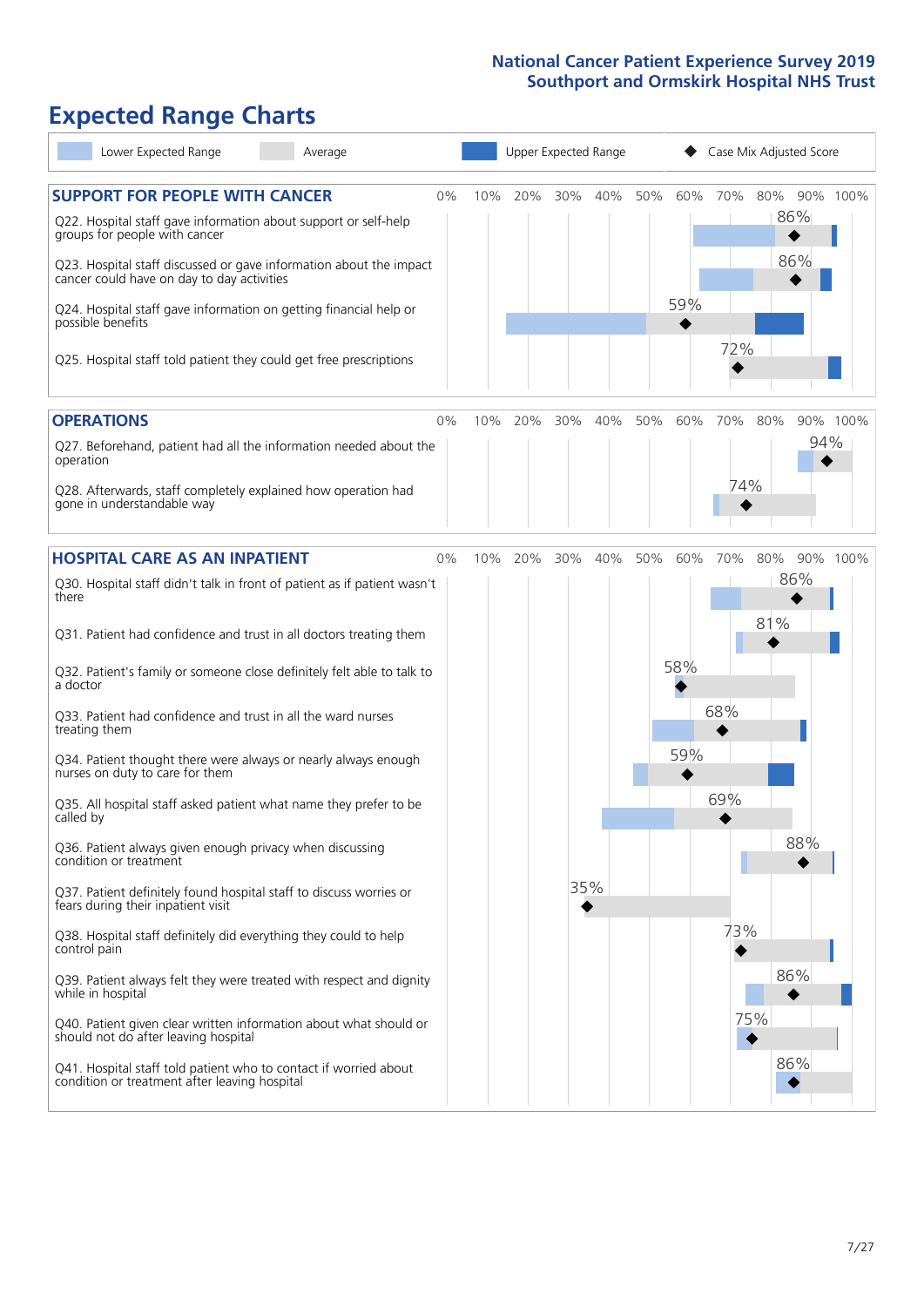# **Expected Range Charts**

| Lower Expected Range                                                                                                  | Average |          |     |     |        | Upper Expected Range |     |     | Case Mix Adjusted Score |     |     |          |
|-----------------------------------------------------------------------------------------------------------------------|---------|----------|-----|-----|--------|----------------------|-----|-----|-------------------------|-----|-----|----------|
| <b>HOSPITAL CARE AS A DAY PATIENT / OUTPATIENT 0%</b>                                                                 |         |          | 10% | 20% | 30%    | 40%                  | 50% | 60% | 70%<br>72%              | 80% |     | 90% 100% |
| Q43. Patient definitely found hospital staff to discuss worries or<br>fears during their outpatient or day case visit |         |          |     |     |        |                      |     |     |                         |     |     |          |
| Q44. Cancer doctor had the right documents at patient's last<br>outpatient appointment                                |         |          |     |     |        |                      |     |     |                         |     |     | 96%      |
| Q46. Beforehand patient completely had all information needed<br>about radiotherapy treatment                         |         |          |     |     |        |                      |     |     |                         |     |     |          |
| Q47. Patient completely given understandable information about<br>whether radiotherapy was working                    |         |          |     |     |        |                      |     |     |                         |     |     |          |
| Q49. Beforehand patient completely had all information needed<br>about chemotherapy treatment                         |         |          |     |     |        |                      |     |     |                         |     | 89% |          |
| Q50. Patient given enough information about whether<br>chemotherapy was working in a completely understandable way    |         |          |     |     |        |                      |     |     | 75%                     |     |     |          |
| <b>HOME CARE AND SUPPORT</b>                                                                                          |         | 0%       | 10% | 20% | $30\%$ | 40%                  | 50% | 60% | 70%                     | 80% |     | 90% 100% |
| Q51. Hospital staff definitely gave family or someone close all the<br>information needed to help care at home        |         |          |     |     |        |                      | 54% |     |                         |     |     |          |
| Q52. Patient definitely given enough support from health or social<br>services during treatment                       |         |          |     |     |        |                      |     | 59% |                         |     |     |          |
| Q53. Patient definitely given enough support from health or social<br>services after treatment                        |         |          |     |     |        |                      |     | 63% |                         |     |     |          |
| <b>CARE FROM YOUR GENERAL PRACTICE</b>                                                                                |         | 0%       | 10% | 20% | 30%    | 40%                  | 50% | 60% | 70%                     | 80% |     | 90% 100% |
| Q54. GP given enough information about patient's condition and<br>treatment                                           |         |          |     |     |        |                      |     |     |                         |     | 93% |          |
| Q55. General practice staff definitely did everything they could to<br>support patient during treatment               |         |          |     |     |        |                      |     | 59% |                         |     |     |          |
| <b>YOUR OVERALL NHS CARE</b>                                                                                          |         | 0%       | 10% | 20% | 30%    | 40%                  | 50% | 60% | 70%                     | 80% |     | 90% 100% |
| Q56. Different people treating and caring for patient always work<br>well together to give best possible care         |         |          |     |     |        |                      |     |     |                         | 77% |     |          |
| Q57. Patient given a care plan                                                                                        |         |          |     |     |        | 38%                  |     |     |                         |     |     |          |
| Q58. Overall the administration of care was good or very good                                                         |         |          |     |     |        |                      |     |     |                         |     | 85% |          |
| Q59. Patient felt length of time for attending clinics and<br>appointments for cancer was about right                 |         |          |     |     |        |                      |     |     | 65%                     |     |     |          |
| Q60. Someone discussed with patient whether they would like to<br>take part in cancer research                        |         |          |     | 15% |        |                      |     |     |                         |     |     |          |
|                                                                                                                       |         | $\Omega$ |     | 2   | 3      | 4                    | 5   | 6   |                         | 8   |     | 10       |
| Q61. Patient's average rating of care scored from very poor to very<br>good                                           |         |          |     |     |        |                      |     |     |                         |     | 8.7 |          |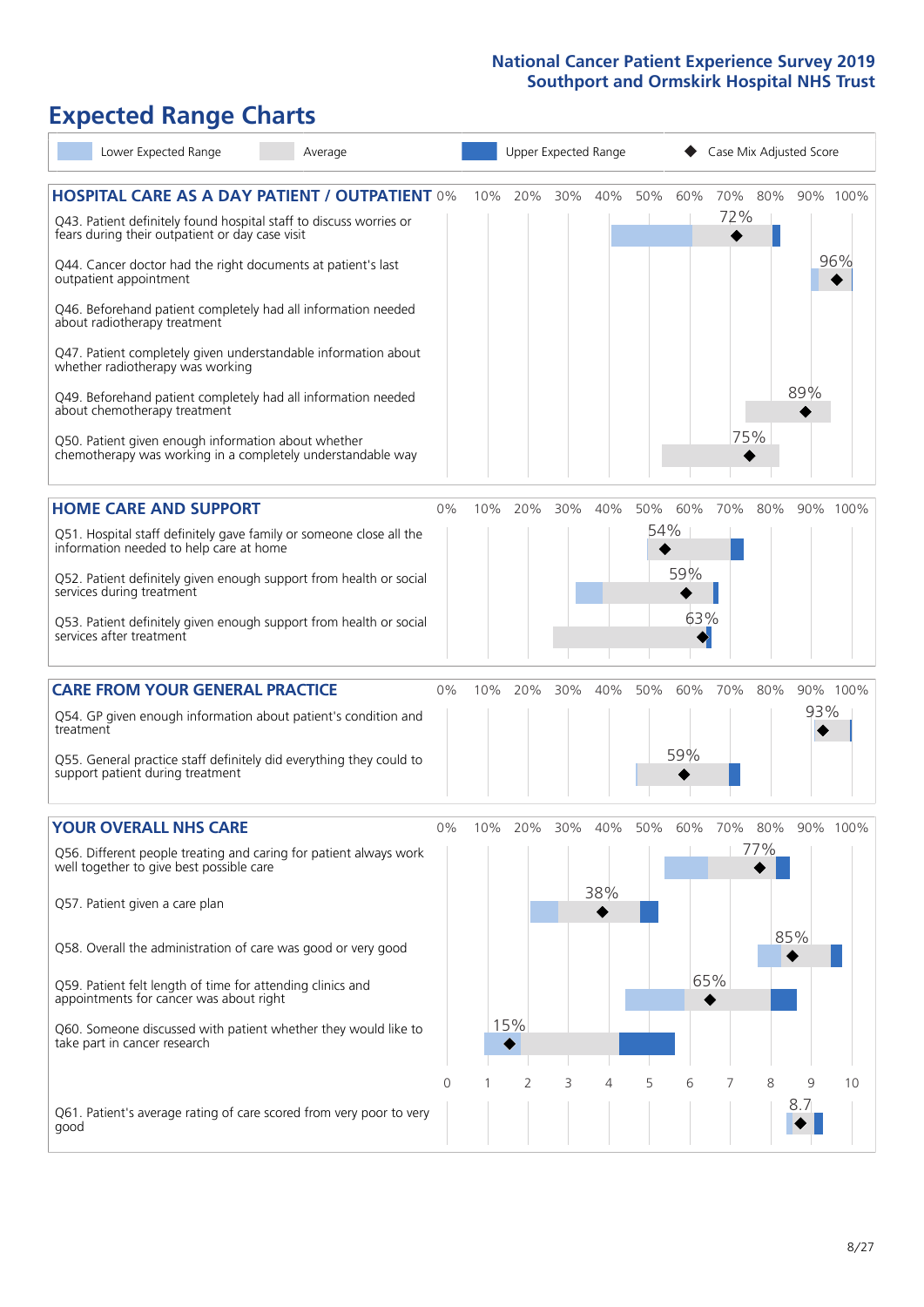# **Comparability Tables**

\* Indicates where a score has been suppressed because there are less than 21 responses.

\*\* No score available for 2018.

 $\triangle$  or  $\nabla$ 

Change 2018-2019: Indicates where 2019 score is significantly higher or lower than 2018 score Change Overall: Indicates significant change overall (2015, 2016, 2017, 2018 and 2019).

Adjusted Score below Lower Expected Range Adjusted Score between Upper and Lower Expected Ranges Adjusted Score above Upper Expected Range

|                                                                             | Case Mix Adjusted Scores<br>Unadjusted Scores |               |           |               |                                                    |         |               |                                     |                |                   |
|-----------------------------------------------------------------------------|-----------------------------------------------|---------------|-----------|---------------|----------------------------------------------------|---------|---------------|-------------------------------------|----------------|-------------------|
|                                                                             | 2018                                          | 2018<br>Score | 2019<br>n | 2019<br>Score | $\sim$   Change   Change   $\sim$<br>2018-<br>2019 | Overall | 2019<br>Score | Lower<br>Expected Expected<br>Range | Upper<br>Range | National<br>Score |
| <b>SEEING YOUR GP</b>                                                       |                                               |               |           |               |                                                    |         |               |                                     |                |                   |
| Q1. Saw GP once or twice before being told they needed to go<br>to hospital | 91                                            | 84%           | 78        | 72%           |                                                    |         | 76%           | 70%                                 | 88%            | 79%               |
| Q2. Patient thought they were seen as soon as necessary                     | 120                                           | 82%           | 108       | 86%           |                                                    |         | 86%           | 77%                                 | 91%            | 84%               |

| <b>DIAGNOSTIC TESTS</b>                                                   |      |     |    |     |     |     |      |     |
|---------------------------------------------------------------------------|------|-----|----|-----|-----|-----|------|-----|
| O5. Received all the information needed about the test                    | $**$ | **  | 89 | 96% | 95% | 90% | 100% | 95% |
| Q6. The length of time waiting for the test to be done was<br>about right | 100  | 88% | 91 | 91% | 91% | 81% | 95%  | 88% |
| Q7. Test results explained in completely understandable way               | 100  | 79% | 91 | 84% | 84% | 72% | 88%  | 80% |

| <b>FINDING OUT WHAT WAS WRONG WITH YOU</b>                                                      |     |     |     |     |     |     |     |     |
|-------------------------------------------------------------------------------------------------|-----|-----|-----|-----|-----|-----|-----|-----|
| Q10. Patient told they could bring a family member or friend<br>when first told they had cancer | 108 | 77% | 101 | 75% | 76% | 68% | 86% | 77% |
| Q11. Patient felt they were told sensitively that they had cancer                               | 120 | 80% | 113 | 88% | 88% | 79% | 92% | 86% |
| Q12. Patient completely understood the explanation of what<br>was wrong                         | 121 | 79% | 112 | 74% | 76% | 65% | 82% | 73% |
| Q13. Patient given easy to understand written information<br>about the type of cancer they had  | 112 | 83% | 106 | 71% | 69% | 66% | 83% | 74% |

| <b>DECIDING THE BEST TREATMENT FOR YOU</b>                                                              |      |     |     |     |  |     |     |     |     |
|---------------------------------------------------------------------------------------------------------|------|-----|-----|-----|--|-----|-----|-----|-----|
| Q14. Patient felt that treatment options were completely<br>explained                                   | 105  | 84% | 93  | 87% |  | 87% | 76% | 91% | 83% |
| Q15. Patient felt possible side effects were definitely explained<br>in an understandable way           | 14   | 64% | 110 | 70% |  | 71% | 64% | 81% | 73% |
| Q16. Patient definitely given practical advice and support in<br>dealing with side effects of treatment | 17،  | 66% | 112 | 72% |  | 73% | 58% | 76% | 67% |
| Q17. Patient definitely told about side effects that could affect<br>them in the future                 | 114  | 57% | 105 | 51% |  | 54% | 47% | 66% | 57% |
| Q18. Patient definitely involved as much as they wanted in<br>decisions about care and treatment        | $**$ | **  | -12 | 81% |  | 81% | 74% | 88% | 81% |

| <b>CLINICAL NURSE SPECIALIST (CNS)</b>                                                    |     |     |     |     |     |     |     |     |
|-------------------------------------------------------------------------------------------|-----|-----|-----|-----|-----|-----|-----|-----|
| Q19. Patient given the name of a CNS who would support them<br>through their treatment    | 116 | 93% | 107 | 91% | 92% | 87% | 98% | 92% |
| Q20. Patient found it very or quite easy to contact their CNS                             | -99 | 83% | 87  | 84% | 82% | 77% | 93% | 85% |
| Q21. Patient got understandable answers to important<br>questions all or most of the time | 89  | 92% | 79  | 90% | 89% | 80% | 95% | 87% |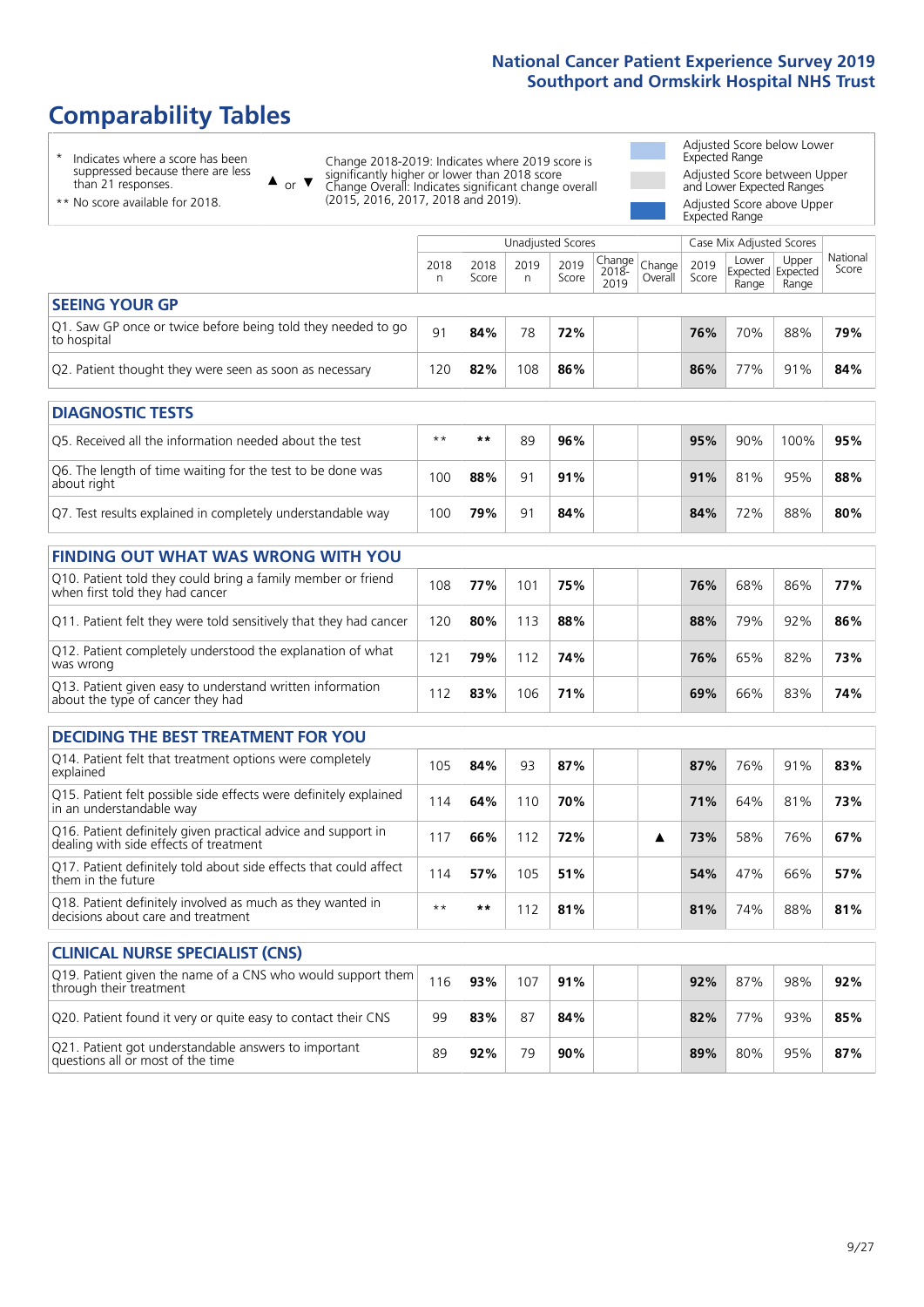# **Comparability Tables**

\* Indicates where a score has been suppressed because there are less than 21 responses.

\*\* No score available for 2018.

 $\triangle$  or  $\nabla$ 

Change 2018-2019: Indicates where 2019 score is significantly higher or lower than 2018 score Change Overall: Indicates significant change overall (2015, 2016, 2017, 2018 and 2019).

Adjusted Score below Lower Expected Range Adjusted Score between Upper and Lower Expected Ranges Adjusted Score above Upper Expected Range

|                                                                                                                   |              |               |           | Unadjusted Scores |                         |                   |               | Case Mix Adjusted Scores            |                |                   |
|-------------------------------------------------------------------------------------------------------------------|--------------|---------------|-----------|-------------------|-------------------------|-------------------|---------------|-------------------------------------|----------------|-------------------|
|                                                                                                                   | 2018<br>n    | 2018<br>Score | 2019<br>n | 2019<br>Score     | Change<br>2018-<br>2019 | Change<br>Overall | 2019<br>Score | Lower<br>Expected Expected<br>Range | Upper<br>Range | National<br>Score |
| <b>SUPPORT FOR PEOPLE WITH CANCER</b>                                                                             |              |               |           |                   |                         |                   |               |                                     |                |                   |
| Q22. Hospital staff gave information about support or self-help<br>groups for people with cancer                  | 102          | 83%           | 88        | 84%               |                         |                   | 86%           | 81%                                 | 95%            | 88%               |
| Q23. Hospital staff discussed or gave information about the<br>impact cancer could have on day to day activities  | 80           | 79%           | 74        | 85%               |                         | ▲                 | 86%           | 76%                                 | 92%            | 84%               |
| Q24. Hospital staff gave information on getting financial help or<br>possible benefits                            | 65           | 54%           | 54        | 54%               |                         |                   | 59%           | 49%                                 | 76%            | 63%               |
| Q25. Hospital staff told patient they could get free prescriptions                                                | 49           | 80%           | 38        | 76%               |                         |                   | 72%           | 70%                                 | 94%            | 82%               |
| <b>OPERATIONS</b>                                                                                                 |              |               |           |                   |                         |                   |               |                                     |                |                   |
| Q27. Beforehand, patient had all the information needed about<br>the operation                                    | 51           | 92%           | 44        | 93%               |                         |                   | 94%           | 91%                                 | 100%           | 96%               |
| Q28. Afterwards, staff completely explained how operation had<br>gone in understandable way                       | 50           | 80%           | 44        | 75%               |                         |                   | 74%           | 67%                                 | 91%            | 79%               |
| <b>HOSPITAL CARE AS AN INPATIENT</b>                                                                              |              |               |           |                   |                         |                   |               |                                     |                |                   |
| Q30. Hospital staff didn't talk in front of patient as if patient<br>wasn't there                                 | $\star\star$ | $***$         | 44        | 86%               |                         |                   | 86%           | 73%                                 | 95%            | 84%               |
| Q31. Patient had confidence and trust in all doctors treating<br>them                                             | $**$         | $***$         | 45        | 82%               |                         |                   | 81%           | 73%                                 | 95%            | 84%               |
| Q32. Patient's family or someone close definitely felt able to talk<br>to a doctor                                | $\star\star$ | $***$         | 41        | 59%               |                         |                   | 58%           | 58%                                 | 86%            | 72%               |
| Q33. Patient had confidence and trust in all the ward nurses<br>treating them                                     | $* *$        | **            | 45        | 69%               |                         |                   | 68%           | 61%                                 | 87%            | 74%               |
| Q34. Patient thought there were always or nearly always<br>enough nurses on duty to care for them                 | $**$         | $***$         | 45        | 60%               |                         |                   | 59%           | 50%                                 | 79%            | 64%               |
| Q35. All hospital staff asked patient what name they prefer to<br>be called by                                    | $**$         | $***$         | 45        | 73%               |                         |                   | 69%           | 56%                                 | 85%            | 71%               |
| Q36. Patient always given enough privacy when discussing<br>condition or treatment                                | $* *$        | $***$         | 45        | 89%               |                         |                   | 88%           | 74%                                 | 95%            | 85%               |
| Q37. Patient definitely found hospital staff to discuss worries or<br>fears during their inpatient visit          | $* *$        | **            | 30        | 37%               |                         |                   | 35%           | 34%                                 | 70%            | 52%               |
| Q38. Hospital staff definitely did everything they could to help<br>control pain                                  | $* *$        | $***$         | 39        | 74%               |                         |                   | 73%           | 71%                                 | 95%            | 83%               |
| Q39. Patient always felt they were treated with respect and<br>dignity while in hospital                          | $\star\star$ | **            | 45        | 87%               |                         |                   | 86%           | 78%                                 | 97%            | 88%               |
| Q40. Patient given clear written information about what should<br>or should not do after leaving hospital         | $**$         | $***$         | 44        | 75%               |                         |                   | 75%           | 76%                                 | 96%            | 86%               |
| Q41. Hospital staff told patient who to contact if worried about<br>condition or treatment after leaving hospital | $**$         | **            | 43        | 86%               |                         |                   | 86%           | 87%                                 | 100%           | 94%               |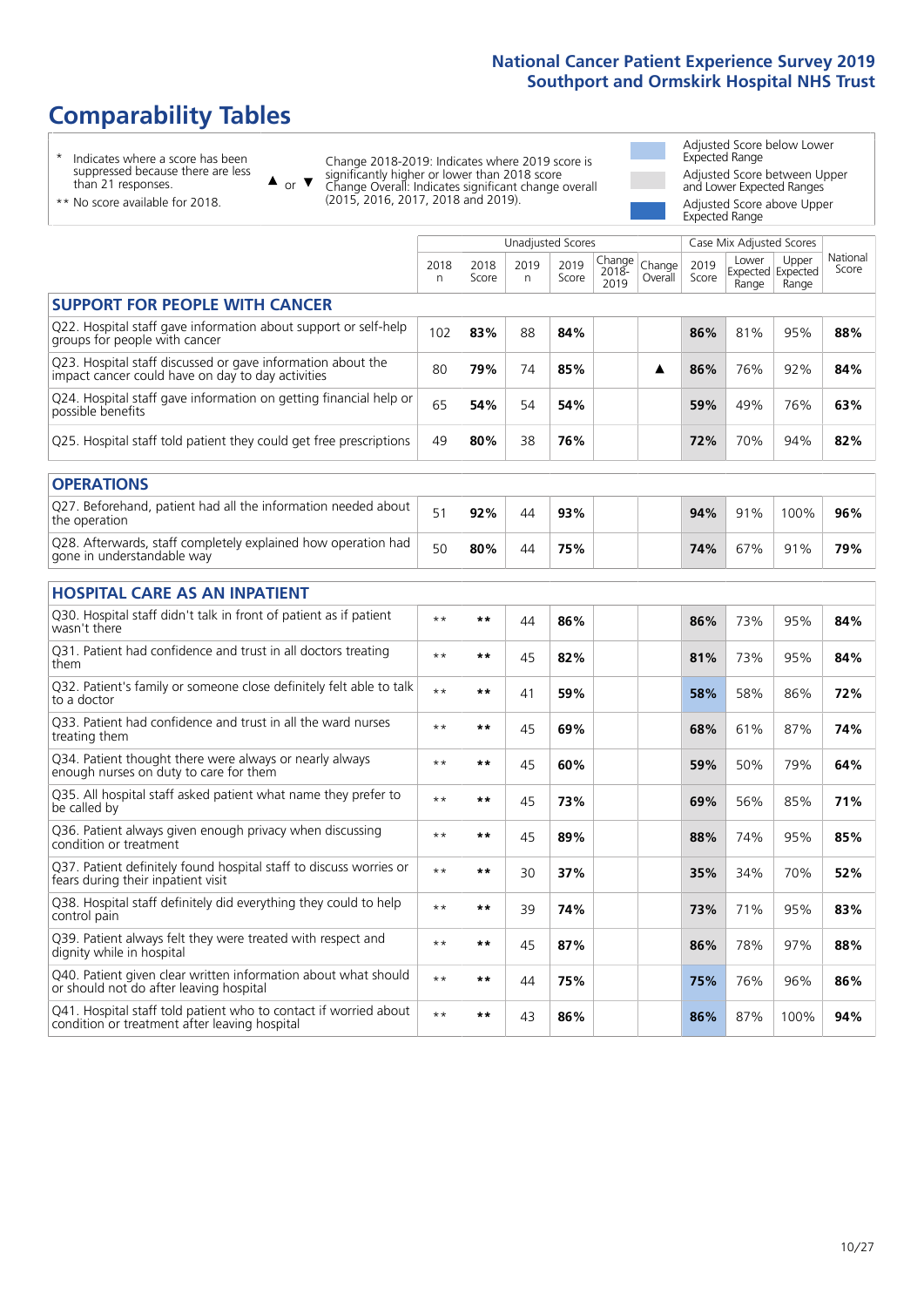# **Comparability Tables**

\* Indicates where a score has been suppressed because there are less than 21 responses.

\*\* No score available for 2018.

 $\triangle$  or  $\nabla$ 

Change 2018-2019: Indicates where 2019 score is significantly higher or lower than 2018 score Change Overall: Indicates significant change overall (2015, 2016, 2017, 2018 and 2019).

Adjusted Score below Lower Expected Range Adjusted Score between Upper and Lower Expected Ranges Adjusted Score above Upper Expected Range

|                                                                                                                       |              |               |            | <b>Unadjusted Scores</b> |                            |                   |               | Case Mix Adjusted Scores            |                |                   |
|-----------------------------------------------------------------------------------------------------------------------|--------------|---------------|------------|--------------------------|----------------------------|-------------------|---------------|-------------------------------------|----------------|-------------------|
|                                                                                                                       | 2018<br>n.   | 2018<br>Score | 2019<br>n. | 2019<br>Score            | Change<br>$2018 -$<br>2019 | Change<br>Overall | 2019<br>Score | Lower<br>Expected Expected<br>Range | Upper<br>Range | National<br>Score |
| <b>HOSPITAL CARE AS A DAY PATIENT / OUTPATIENT</b>                                                                    |              |               |            |                          |                            |                   |               |                                     |                |                   |
| Q43. Patient definitely found hospital staff to discuss worries or<br>fears during their outpatient or day case visit | 83           | 72%           | 82         | 73%                      |                            |                   | 72%           | 61%                                 | 80%            | 71%               |
| Q44. Cancer doctor had the right documents at patient's last<br>outpatient appointment                                | 105          | 99%           | 89         | 97%                      |                            |                   | 96%           | 92%                                 | 100%           | 96%               |
| Q46. Beforehand patient completely had all information needed<br>about radiotherapy treatment                         | 13           | $\star$       | 12         | $\star$                  |                            |                   | $\star$       |                                     |                | 86%               |
| Q47. Patient completely given understandable information<br>about whether radiotherapy was working                    | 10           | *             | 11         | $\star$                  |                            |                   | $\star$       |                                     |                | 60%               |
| Q49. Beforehand patient completely had all information needed<br>about chemotherapy treatment                         | 54           | 89%           | 46         | 89%                      |                            |                   | 89%           | 74%                                 | 95%            | 84%               |
| Q50. Patient given enough information about whether<br>chemotherapy was working in a completely understandable way    | 51           | 76%           | 40         | 78%                      |                            |                   | 75%           | 53%                                 | 82%            | 68%               |
| <b>HOME CARE AND SUPPORT</b>                                                                                          |              |               |            |                          |                            |                   |               |                                     |                |                   |
| Q51. Hospital staff definitely gave family or someone close all<br>the information needed to help care at home        | 100          | 64%           | 88         | 56%                      |                            |                   | 54%           | 50%                                 | 70%            | 60%               |
| Q52. Patient definitely given enough support from health or<br>social services during treatment                       | 60           | 63%           | 59         | 61%                      |                            |                   | 59%           | 38%                                 | 66%            | 52%               |
| Q53. Patient definitely given enough support from health or<br>social services after treatment                        | 35           | 51%           | 27         | 67%                      |                            |                   | 63%           | 26%                                 | 64%            | 45%               |
| <b>CARE FROM YOUR GENERAL PRACTICE</b>                                                                                |              |               |            |                          |                            |                   |               |                                     |                |                   |
| Q54. GP given enough information about patient's condition<br>and treatment                                           | 90           | 97%           | 93         | 94%                      |                            |                   | 93%           | 91%                                 | 100%           | 95%               |
| Q55. General practice staff definitely did everything they could<br>to support patient during treatment               | 66           | 58%           | 73         | 59%                      |                            |                   | 59%           | 47%                                 | 70%            | 58%               |
| <b>YOUR OVERALL NHS CARE</b>                                                                                          |              |               |            |                          |                            |                   |               |                                     |                |                   |
| Q56. Different people treating and caring for patient always<br>work well together to give best possible care         | $\star\star$ | $***$         | 110        | 79%                      |                            |                   | 77%           | 64%                                 | 81%            | 73%               |
| Q57. Patient given a care plan                                                                                        | 90           | 42%           | 89         | 37%                      |                            |                   | 38%           | 27%                                 | 48%            | 38%               |
| Q58. Overall the administration of care was good or very good                                                         | 121          | 91%           | 112        | 86%                      |                            |                   | 85%           | 83%                                 | 95%            | 89%               |
| Q59. Patient felt length of time for attending clinics and<br>appointments for cancer was about right                 | 123          | 66%           | 112        | 66%                      |                            |                   | 65%           | 59%                                 | 80%            | 69%               |
| Q60. Someone discussed with patient whether they would like<br>to take part in cancer research                        | 115          | 17%           | 106        | 15%                      |                            |                   | 15%           | 18%                                 | 42%            | 30%               |
| Q61. Patient's average rating of care scored from very poor to<br>very good                                           | 121          | 8.9           | 109        | 8.8                      |                            |                   | 8.7           | 8.5                                 | 9.1            | 8.8               |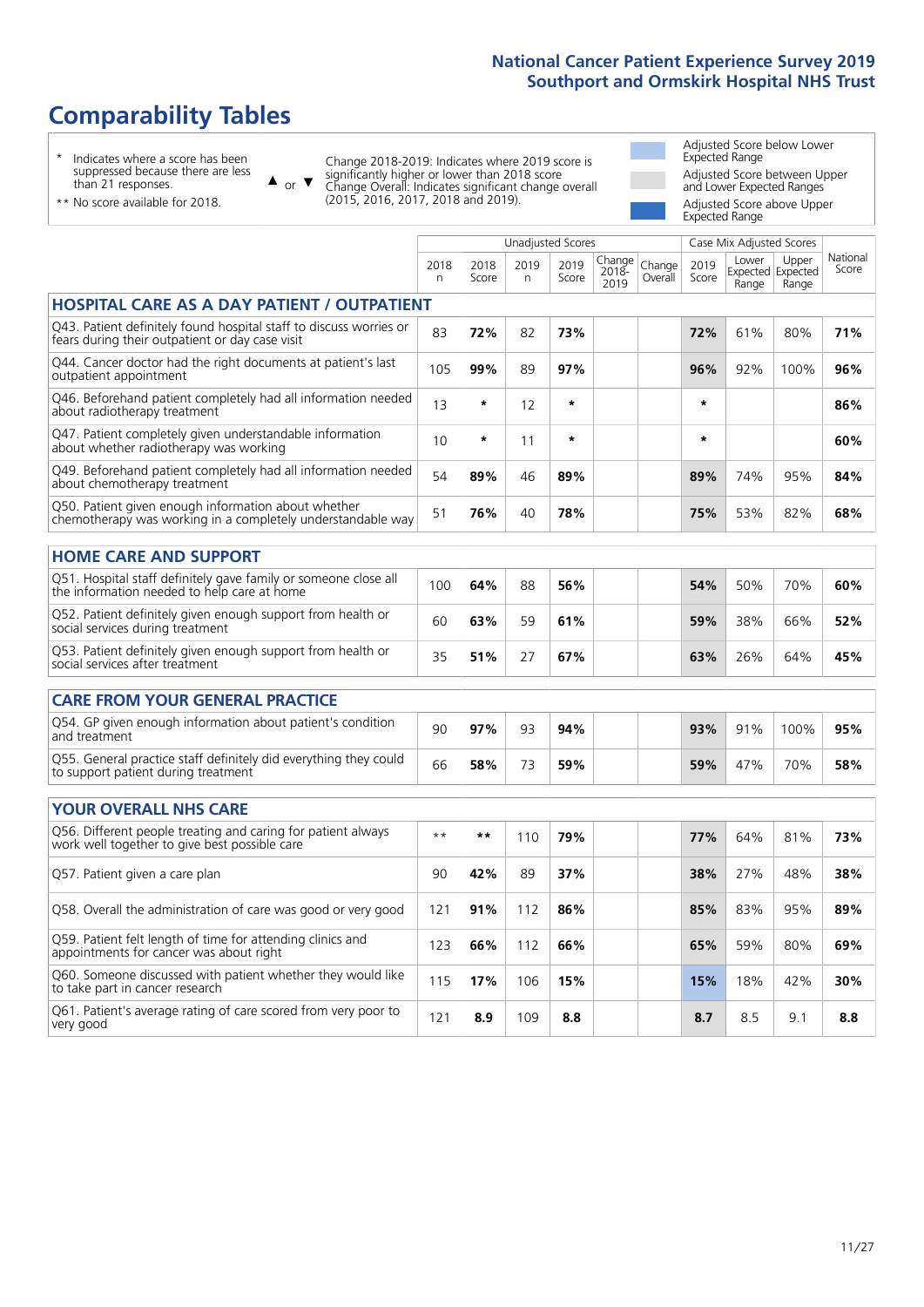# **Tumour Type Tables**

- \* Indicates where a score has been suppressed because there are less than 21 responses.
- n.a. Indicates that there were no respondents for that tumour group.

| <b>SEEING YOUR GP</b>                           |            |              |               |                   |                |                |                             |         | Tumour Group |         |      |                 |                                                 |         |                |
|-------------------------------------------------|------------|--------------|---------------|-------------------|----------------|----------------|-----------------------------|---------|--------------|---------|------|-----------------|-------------------------------------------------|---------|----------------|
|                                                 |            | Brain<br>CNS | <b>Breast</b> | Colorectal<br>LGT | Gynaecological | Haematological | Head and<br>Neck            | Lung    | Prostate     | Sarcoma | Skin | Upper<br>Gastro | $\overline{\sigma}$<br>Jrologica                | Other   | All<br>Cancers |
| Q1. Saw GP once or twice before being told they | Trust      | n.a.         | n.a.          | $\star$           |                | 63%            | n.a.                        | $\star$ | $\star$      | n.a.    | n.a. | $\star$         | $\star$                                         | $\star$ | 72%            |
| needed to go to hospital                        | National I | 59%          |               |                   |                |                | 94% 75% 77% 67% 79% 71% 82% |         |              |         |      |                 | 71% 90% 74% 83% 74% 79%                         |         |                |
| Q2. Patient thought they were seen as soon as   | Trust      | n.a.         | n.a.          | 86%               | $\star$        | 82%            | n.a.                        | $\star$ | $\star$      | n.a.    | n.a. | $\star$         | $\star$                                         | $\star$ | 86%            |
| necessary                                       | National I | 79%          |               |                   |                |                |                             |         |              |         |      |                 | 89% 83% 81% 82% 81% 84% 86% 69% 85% 79% 85% 79% |         | 84%            |

#### **DIAGNOSTIC TESTS** Tumour Group

|                                                   |                      | Brain<br>CNS | <b>Breast</b> | Colorectal<br>LGT | Gynaecological | Haematological | Head and<br>Neck | Lung    | Prostate | Sarcoma | Skin | Upper<br>Gastro | Jrological                                          | Other   | All<br>Cancers |
|---------------------------------------------------|----------------------|--------------|---------------|-------------------|----------------|----------------|------------------|---------|----------|---------|------|-----------------|-----------------------------------------------------|---------|----------------|
| Q5. Received all the information needed about     | <b>Trust</b>         | n.a.         | n.a.          | 91%               |                | 100% n.a.      |                  | $\star$ | $\star$  | n.a.    | n.a. | $\star$         | $\star$                                             | $\star$ | 96%            |
| the test                                          | National             | 93%          | 95%           | 95%               | 93%            | 95% 93% 95%    |                  |         | 95%      | 93%     | 96%  | 95%             | 95%                                                 | 95%     | 95%            |
| Q6. The length of time waiting for the test to be | Trust                | n.a.         | n.a.          | 86%               | $\star$        | 90%            | n.a.             | $\star$ | $\star$  | n.a.    | n.a. | $\star$         | $\star$                                             | $\star$ | 91%            |
| done was about right                              | National 84% 91% 88% |              |               |                   |                |                |                  |         |          |         |      |                 | 86% 89% 88% 87% 87% 81% 87% 84% 87% 86% 88%         |         |                |
| Q7. Test results explained in completely          | <b>Trust</b>         | n.a.         | n.a.          | 86%               |                | 83%            | n.a.             | $\star$ | $\star$  | n.a.    | n.a. | $\star$         | $\star$                                             | $\star$ | 84%            |
| understandable way                                | National 71%         |              |               |                   |                |                |                  |         |          |         |      |                 | 83% 82% 77% 77% 79% 80% 80% 78% 84% 75% 80% 76% 80% |         |                |

| <b>FINDING OUT WHAT WAS WRONG WITH YOU</b>        |              |       |               |                                 |                |                |                        |             | Tumour Group |         |         |                 |            |         |                |
|---------------------------------------------------|--------------|-------|---------------|---------------------------------|----------------|----------------|------------------------|-------------|--------------|---------|---------|-----------------|------------|---------|----------------|
|                                                   |              | Brain | <b>Breast</b> | ╮<br>olorectal<br>LGT<br>$\cup$ | Gynaecological | Haematological | ad and<br>Neck<br>Head | Lung        | Prostate     | Sarcoma | Skin    | Upper<br>Gastro | Jrological | Other   | All<br>Cancers |
| Q10. Patient told they could bring a family       | <b>Trust</b> | n.a.  | n.a.          | 70%                             | $\star$        | 79%            | n.a.                   | $\star$     | $\star$      | n.a.    | n.a.    | $\star$         | $\star$    | $\star$ | 75%            |
| member or friend when first told they had cancer  | National     | 85%   | 82%           | 82%                             | 71%            | 71%            | 71%                    | 77%         | 79%          | 73%     | 69%     | 76%             | 73%        | 75%     | 77%            |
| Q11. Patient felt they were told sensitively that | Trust        | n.a.  | n.a.          | 88%                             | $\star$        | 91%            | n.a.                   | $\star$     | $\star$      | n.a.    | n.a.    | $\star$         | $\star$    | $\star$ | 88%            |
| they had cancer                                   | National     | 79%   | 89%           | 87%                             | 82%            |                | 84% 87%                | 83%         | 86%          | 84%     | 89%     | 81%             | 84% 83%    |         | 86%            |
| Q12. Patient completely understood the            | Trust        | n.a.  | n.a.          | 88%                             | $\star$        | 66%            | n.a.                   | $\star$     | $\star$      | n.a.    | n.a.    | $\star$         | $\star$    | $\star$ | 74%            |
| explanation of what was wrong                     | National     | 66%   | 77%           | 79%                             | 73%            | 60%            | 78%                    | 76%         | 79%          | 67%     | 80%     | 70%             | 77%        | 70%     | 73%            |
| Q13. Patient given easy to understand written     | Trust        | n.a.  | n.a.          | 55%                             |                | 73%            | n.a.                   | $\star$     | $\star$      | n.a.    | n.a.    | $\star$         | $\star$    | $\star$ | 71%            |
| information about the type of cancer they had     | National     | 66%   | 78%           | 73%                             | 71%            | 76%            |                        | 69% 67% 83% |              |         | 67% 84% | 67%             | 74%        | 65%     | 74%            |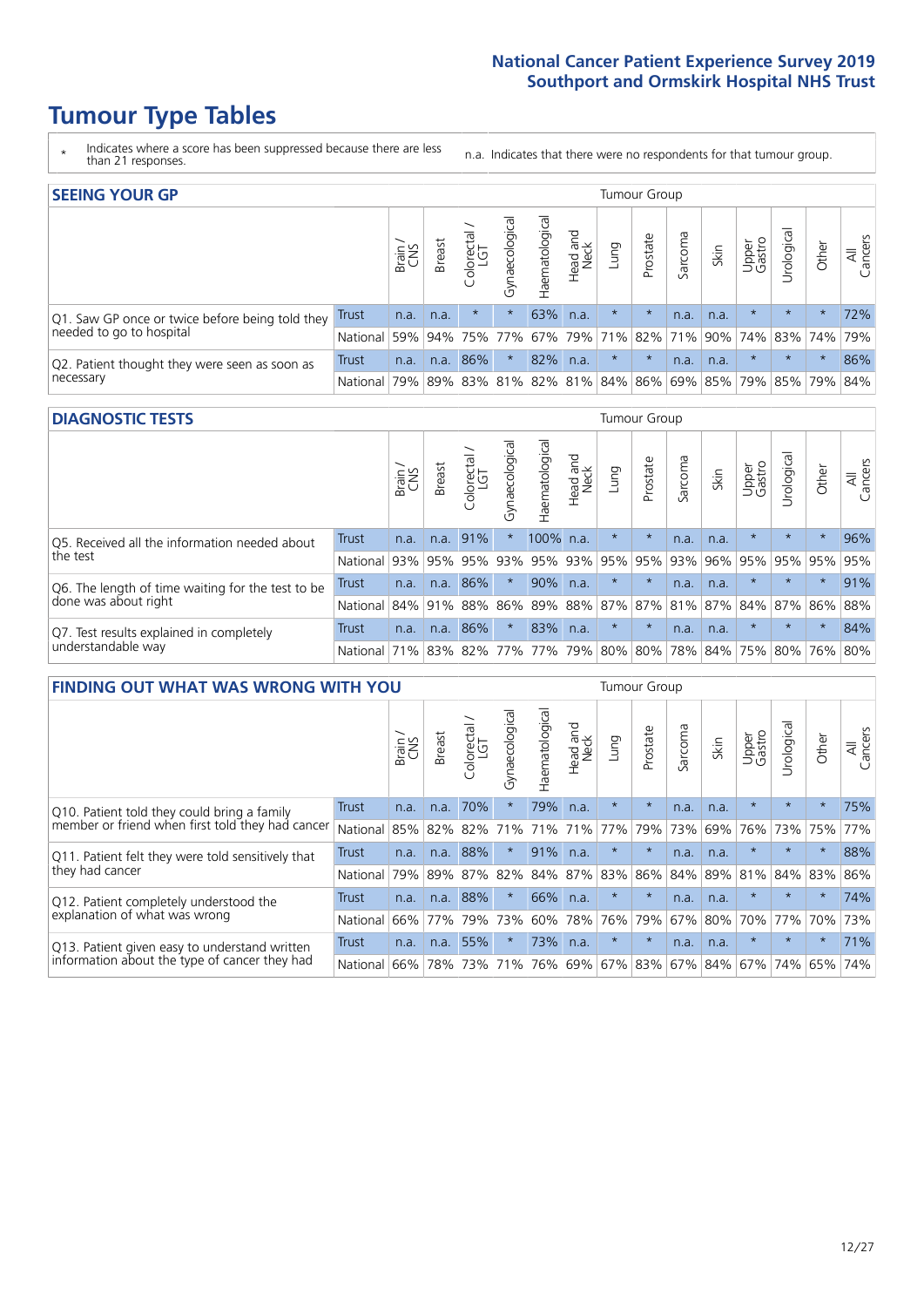# **Tumour Type Tables**

\* Indicates where a score has been suppressed because there are less than 21 responses.

n.a. Indicates that there were no respondents for that tumour group.

| <b>DECIDING THE BEST TREATMENT FOR YOU</b>         |          |       |               |                             |                |                |                         |         | Tumour Group |                                         |      |                 |            |         |                |
|----------------------------------------------------|----------|-------|---------------|-----------------------------|----------------|----------------|-------------------------|---------|--------------|-----------------------------------------|------|-----------------|------------|---------|----------------|
|                                                    |          | Brain | <b>Breast</b> | olorectal.<br>LGT<br>$\cup$ | Gynaecological | Haematological | ead and<br>Neck<br>Head | Lung    | Prostate     | arcoma<br>$\sqrt{ }$                    | Skin | Upper<br>Gastro | Jrological | Other   | All<br>Cancers |
| Q14. Patient felt that treatment options were      | Trust    | n.a.  | n.a.          | $\star$                     | $\star$        | 86%            | n.a.                    | $\star$ | $\star$      | n.a.                                    | n.a. | $\star$         | $\star$    | $\star$ | 87%            |
| completely explained                               | National | 85%   | 85%           | 85%                         | 85%            | 82%            | 87%                     | 84%     | 83%          | 83%                                     | 89%  | 81%             | 83%        | 79%     | 83%            |
| Q15. Patient felt possible side effects were       | Trust    | n.a.  | n.a.          | 70%                         |                | 72%            | n.a.                    | $\star$ | $\star$      | n.a.                                    | n.a. | $\star$         | $\star$    | $\star$ | 70%            |
| definitely explained in an understandable way      | National | 69%   | 74%           | 76%                         | 75%            | 69%            | 73%                     | 74%     | 73%          | 73%                                     | 77%  | 72%             | 71%        | 70%     | 73%            |
| Q16. Patient definitely given practical advice and | Trust    | n.a.  | n.a.          | 76%                         |                | 74%            | n.a.                    | $\star$ | $\star$      | n.a.                                    | n.a. | $\star$         | $\star$    | $\star$ | 72%            |
| support in dealing with side effects of treatment  | National | 63%   | 70%           | 70%                         | 69%            | 65%            | 70%                     | 69%     | 65%          | 66%                                     | 71%  | 66%             | 63%        | 64%     | 67%            |
| Q17. Patient definitely told about side effects    | Trust    | n.a.  | n.a.          | 55%                         |                | 48%            | n.a.                    | $\star$ | $\star$      | n.a.                                    | n.a. | $\star$         | $\star$    | $\star$ | 51%            |
| that could affect them in the future               | National | 62%   | 57%           | 59%                         | 56%            | 51%            | 64%                     | 56%     | 66%          | 54%                                     | 66%  | 53%             | 56%        | 52%     | 57%            |
| Q18. Patient definitely involved as much as they   | Trust    | n.a.  | n.a.          | 80%                         | $\star$        | 80%            | n.a.                    | $\star$ | $\star$      | n.a.                                    | n.a. | $\star$         | $\star$    | $\star$ | 81%            |
| wanted in decisions about care and treatment       | National | 79%   |               |                             |                |                |                         |         |              | 81% 83% 81% 80% 81% 81% 84% 81% 87% 79% |      |                 | 79%        | 78% 81% |                |

#### **CLINICAL NURSE SPECIALIST (CNS)** Tumour Group

|                                             |              | Brain | <b>Breast</b> | Colorectal<br>LGT | $\sigma$<br>Gynaecologic | Haematological | Head and<br>Neck | Lung     | Prostate | Sarcoma | Skin                        | Upper<br>Gastro | Urologica       | Other   | All<br>Cancers |
|---------------------------------------------|--------------|-------|---------------|-------------------|--------------------------|----------------|------------------|----------|----------|---------|-----------------------------|-----------------|-----------------|---------|----------------|
| Q19. Patient given the name of a CNS who    | <b>Trust</b> | n.a.  | n.a.          | 91%               |                          | 93%            | n.a.             | $\star$  | $\star$  | n.a.    | n.a.                        | $\star$         | $\star$         | $\star$ | 91%            |
| would support them through their treatment  | National     | 95%   | 95%           | 92%               | 95%                      |                | 92% 91%          | $ 94\% $ | 91%      | 91%     | 91%                         | 93%             | 85%             | 89%     | 92%            |
| Q20. Patient found it very or quite easy to | Trust        | n.a.  | n.a.          |                   |                          | 85%            | n.a.             | $\star$  | $\star$  | n.a.    | n.a.                        | $\star$         | $\star$         | $\star$ | 84%            |
| contact their CNS                           | National     | 86%   | 84%           | 88%               | 85%                      |                | 87% 86% 86%      |          | 80%      | 86%     | 90%                         | 85%             | 83% 83% 85%     |         |                |
| Q21. Patient got understandable answers to  | Trust        | n.a.  | n.a.          |                   | n.a.                     | 97%            | n.a.             | $\star$  | $\star$  | n.a.    | n.a.                        | $\star$         | $\star$         | $\star$ | 90%            |
| important questions all or most of the time | National     | 82%   | 87%           | 89%               |                          |                |                  |          |          |         | 86% 89% 88% 86% 87% 87% 93% |                 | 86% 87% 86% 87% |         |                |

| <b>SUPPORT FOR PEOPLE WITH CANCER</b>                                                             |              |       |               |                        |                |                |                        |             | <b>Tumour Group</b> |         |      |                 |           |         |                |
|---------------------------------------------------------------------------------------------------|--------------|-------|---------------|------------------------|----------------|----------------|------------------------|-------------|---------------------|---------|------|-----------------|-----------|---------|----------------|
|                                                                                                   |              | Brain | <b>Breast</b> | olorectal.<br>LGT<br>Ũ | Gynaecological | Haematological | ad and<br>Neck<br>Head | Lung        | Prostate            | Sarcoma | Skin | Upper<br>Gastro | Jrologica | Other   | All<br>Cancers |
| Q22. Hospital staff gave information about<br>support or self-help groups for people with         | <b>Trust</b> | n.a.  | n.a.          | $\star$                | $\star$        | 87%            | n.a.                   | $\star$     | $\star$             | n.a.    | n.a. | $\star$         | $\star$   | $\star$ | 84%            |
| cancer                                                                                            | National     | 92%   | 92%           | 88%                    | 87%            | 86%            | 88%                    | 87%         | 91%                 | 86%     | 90%  | 88%             | 81%       | 83%     | 88%            |
| Q23. Hospital staff discussed or gave information<br>about the impact cancer could have on day to | Trust        | n.a.  | n.a.          | $\star$                | $\star$        | 93%            | n.a.                   | $\star$     | $\star$             | n.a.    | n.a. | $\star$         | $\star$   | $\star$ | 85%            |
| day activities                                                                                    | National     | 84%   | 86%           | 85%                    | 82%            | 84%            | 84%                    | 83%         | 88%                 | 81%     | 86%  | 83%             | 78%       | 79%     | 84%            |
| Q24. Hospital staff gave information on getting                                                   | Trust        | n.a.  | n.a.          | $\star$                | n.a.           | 58%            | n.a.                   | $\star$     | $\star$             | n.a.    | n.a. | $\star$         | $\star$   | $\star$ | 54%            |
| financial help or possible benefits                                                               | National     | 78%   | 68%           | 61%                    | 66%            | 61%            | 67%                    | 72%         | 55%                 | 64%     | 60%  | 64%             | 47%       | 59%     | 63%            |
| Q25. Hospital staff told patient they could get                                                   | Trust        | n.a.  | n.a.          | $\star$                | $\star$        | $\star$        | n.a.                   | $\star$     | $\star$             | n.a.    | n.a. | $\star$         | $\star$   | $\ast$  | 76%            |
| free prescriptions                                                                                | National     | 82%   |               | 81% 83%                | 79%            | 87%            |                        | 84% 86% 80% |                     | 78%     | 71%  | 84%             | 73%       | 81%     | 82%            |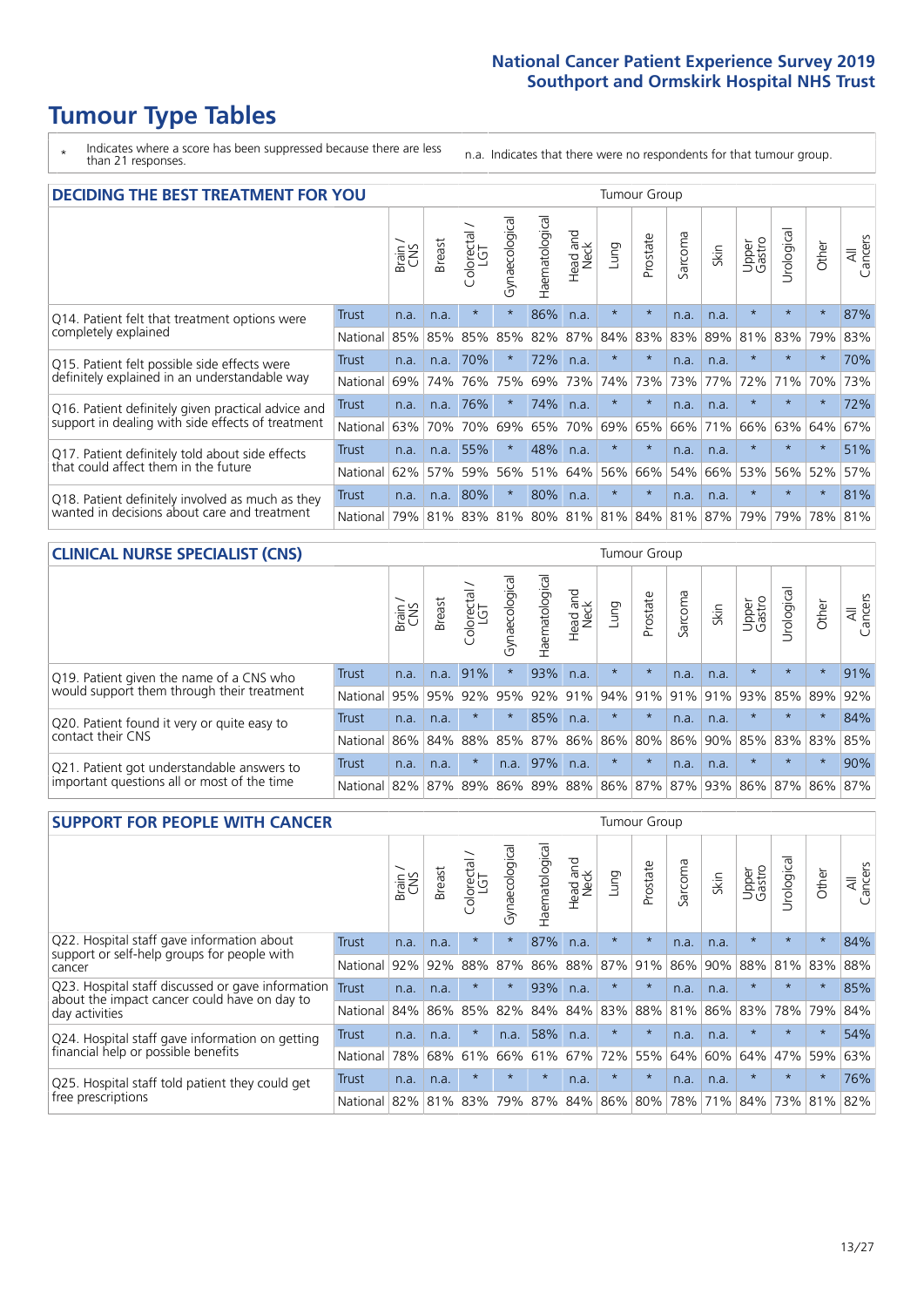# **Tumour Type Tables**

\* Indicates where a score has been suppressed because there are less than 21 responses.

n.a. Indicates that there were no respondents for that tumour group.

| <b>OPERATIONS</b>                                |          |              |               |                   |                |                |                  |         | Tumour Group |         |                     |                     |            |           |                |
|--------------------------------------------------|----------|--------------|---------------|-------------------|----------------|----------------|------------------|---------|--------------|---------|---------------------|---------------------|------------|-----------|----------------|
|                                                  |          | Brain<br>CNS | <b>Breast</b> | Colorectal<br>LGT | Gynaecological | Haematological | Head and<br>Neck | Lung    | Prostate     | Sarcoma | Skin                | Upper<br>Gastro     | Urological | Other     | All<br>Cancers |
| Q27. Beforehand, patient had all the information | Trust    | n.a.         | n.a.          | 96%               | $\star$        | $\star$        | n.a.             | $\star$ | $\star$      | n.a.    | n.a.                | $\star$             | $\star$    | n.a.      | 93%            |
| needed about the operation                       | National | 96%          | 97%           | 96%               | 96%            | 94%            |                  |         |              |         | 96% 95% 97% 95% 96% | 96%                 |            | 95% 95%   | 96%            |
| Q28. Afterwards, staff completely explained how  | Trust    | n.a.         | n.a.          | 78%               | $\star$        | $\star$        | n.a.             | $\star$ | $\star$      | n.a.    | n.a.                | $\star$             | $\star$    | n.a.      | 75%            |
| operation had gone in understandable way         | National | 76%          |               | 79% 83%           | 79%            |                | 78% 79%          |         |              |         |                     | 79% 78% 80% 82% 79% |            | 76%   77% | 79%            |

### **HOSPITAL CARE AS AN INPATIENT** Tumour Group

|                                                                                                  |              | Brain | <b>Breast</b> | Colorectal /<br>LGT | Gynaecological | Haematological | Head and<br>Neck | Lung    | Prostate | Sarcoma | Skin | Upper<br>Gastro | Urological | Other   | Cancers<br>$\overline{\overline{A}}$ |
|--------------------------------------------------------------------------------------------------|--------------|-------|---------------|---------------------|----------------|----------------|------------------|---------|----------|---------|------|-----------------|------------|---------|--------------------------------------|
| Q30. Hospital staff didn't talk in front of patient                                              | Trust        | n.a.  | n.a.          | $\star$             | $\star$        | $\star$        | n.a.             | n.a.    | $\star$  | n.a.    | n.a. | $\star$         | $\star$    | $\star$ | 86%                                  |
| as if patient wasn't there                                                                       | National     | 81%   | 86%           | 81%                 | 83%            | 84%            | 83%              | 81%     | 88%      | 86%     | 86%  | 81%             | 83%        | 82%     | 84%                                  |
| 031. Patient had confidence and trust in all                                                     | Trust        | n.a.  | n.a.          | $\star$             | $\star$        | $\star$        | n.a.             | n.a.    | $\star$  | n.a.    | n.a. |                 | $\star$    | $\star$ | 82%                                  |
| doctors treating them                                                                            | National     | 82%   | 83%           | 85%                 | 83%            | 82%            | 87%              | 83%     | 89%      | 86%     | 85%  | 81%             | 85%        | 80%     | 84%                                  |
| Q32. Patient's family or someone close definitely                                                | Trust        | n.a.  | n.a.          | $\star$             | $\star$        | $\star$        | n.a.             | n.a.    | $\star$  | n.a.    | n.a. |                 | $\star$    | $\star$ | 59%                                  |
| felt able to talk to a doctor                                                                    | National     | 67%   | 72%           | 73%                 | 72%            | 74%            | 75%              | 74%     | 72%      | 71%     | 74%  | 73%             | 71%        | 69%     | 72%                                  |
| Q33. Patient had confidence and trust in all the                                                 | <b>Trust</b> | n.a.  | n.a.          | $\star$             | $\star$        | $\star$        | n.a.             | n.a.    | $\star$  | n.a.    | n.a. | $\star$         | $\star$    | $\star$ | 69%                                  |
| ward nurses treating them                                                                        | National     | 72%   | 73%           | 72%                 | 71%            | 77%            | 75%              | 77%     | 79%      | 74%     | 75%  | 73%             | 77%        | 69%     | 74%                                  |
| Q34. Patient thought there were always or nearly                                                 | <b>Trust</b> | n.a.  | n.a.          | $\star$             | $\star$        | $\star$        | n.a.             | n.a.    | $\star$  | n.a.    | n.a. | $\star$         | $\star$    | $\star$ | 60%                                  |
| always enough nurses on duty to care for them                                                    | National     | 68%   | 64%           | 62%                 | 63%            | 63%            | 65%              | 68%     | 72%      | 65%     | 70%  | 65%             | 66%        | 60%     | 64%                                  |
| Q35. All hospital staff asked patient what name                                                  | Trust        | n.a.  | n.a.          | $\star$             | $\star$        | $\star$        | n.a.             | n.a.    | $\star$  | n.a.    | n.a. |                 | $\star$    | $\star$ | 73%                                  |
| they prefer to be called by                                                                      | National     | 68%   | 62%           | 74%                 | 65%            | 72%            | 71%              | 76%     | 72%      | 74%     | 70%  | 78%             | 76%        | 69%     | 71%                                  |
| Q36. Patient always given enough privacy when                                                    | Trust        | n.a.  | n.a.          | $\star$             | $\star$        | $\star$        | n.a.             | n.a.    | $\star$  | n.a.    | n.a. | $\star$         | $\star$    | $\star$ | 89%                                  |
| discussing condition or treatment                                                                | National     | 78%   | 84%           | 85%                 | 81%            | 86%            | 87%              | 84%     | 88%      | 84%     | 84%  | 84%             | 85%        | 82%     | 85%                                  |
| Q37. Patient definitely found hospital staff to                                                  | <b>Trust</b> | n.a.  | n.a.          | $\star$             | $\star$        | $\star$        | n.a.             | n.a.    | n.a.     | n.a.    | n.a. | $\star$         | $\star$    | $\star$ | 37%                                  |
| discuss worries or fears during their inpatient visit                                            | National     | 45%   | 51%           | 55%                 | 51%            | 56%            | 52%              | 49%     | 53%      | 54%     | 51%  | 53%             | 49%        | 46%     | 52%                                  |
| Q38. Hospital staff definitely did everything they                                               | <b>Trust</b> | n.a.  | n.a.          | $\star$             | $\star$        | $\star$        | n.a.             | n.a.    | $\star$  | n.a.    | n.a. | $\star$         | $\star$    | $\star$ | 74%                                  |
| could to help control pain                                                                       | National     | 85%   | 83%           | 84%                 | 82%            | 82%            | 80%              | 84%     | 85%      | 83%     | 85%  | 82%             | 81%        | 82%     | 83%                                  |
| Q39. Patient always felt they were treated with                                                  | Trust        | n.a.  | n.a.          | $\star$             | $\star$        | $\star$        | n.a.             | n.a.    | $\star$  | n.a.    | n.a. | $\star$         | $\star$    | $\star$ | 87%                                  |
| respect and dignity while in hospital                                                            | National     | 85%   | 87%           | 87%                 | 85%            | 89%            | 87%              | 88%     | 91%      | 89%     | 89%  | 88%             | 90%        | 86%     | 88%                                  |
| Q40. Patient given clear written information<br>about what should or should not do after leaving | Trust        | n.a.  | n.a.          | $\star$             | $\star$        | $\star$        | n.a.             | n.a.    | $\star$  | n.a.    | n.a. |                 | $\star$    | $\star$ | 75%                                  |
| hospital                                                                                         | National     | 80%   | 89%           | 86%                 | 86%            | 83%            | 87%              | 82%     | 91%      | 85%     | 90%  | 82%             | 87%        | 83%     | 86%                                  |
| Q41. Hospital staff told patient who to contact<br>if worried about condition or treatment after | <b>Trust</b> | n.a.  | n.a.          | $\star$             | $\star$        | $\star$        | n.a.             | n.a.    | $\star$  | n.a.    | n.a. | $\star$         | $\star$    | $\star$ | 86%                                  |
| leaving hospital                                                                                 | National I   | 94%   | 95%           |                     | 95% 93%        | 96%            |                  | 93% 92% | 96%      | 94%     |      | 95% 92%         | 92%        | 93%     | 94%                                  |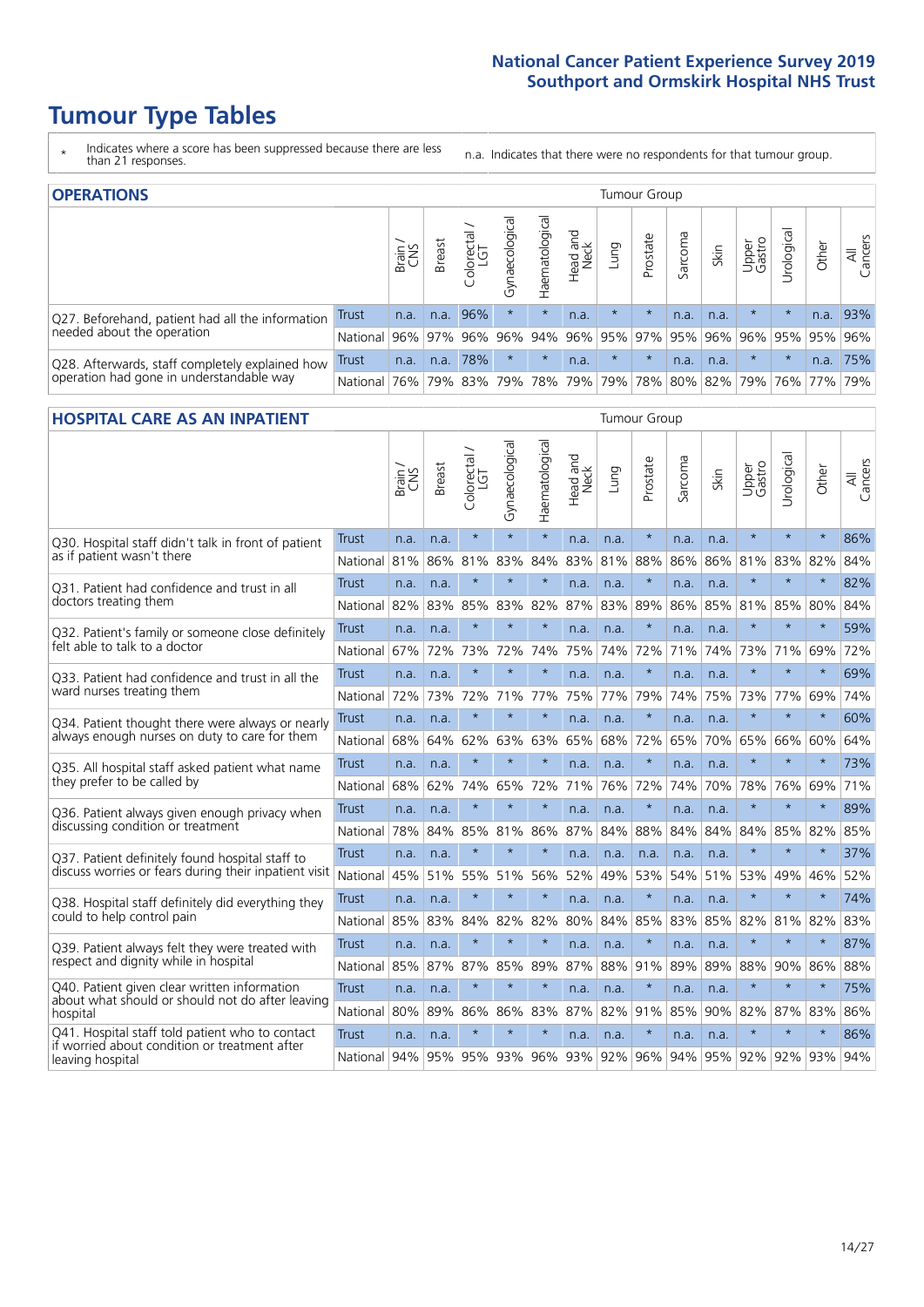# **Tumour Type Tables**

- \* Indicates where a score has been suppressed because there are less than 21 responses.
- n.a. Indicates that there were no respondents for that tumour group.

| <b>HOSPITAL CARE AS A DAY PATIENT / OUTPATIENT</b>                                                                    |              |       |               |                                 |                |                |                         |         | <b>Tumour Group</b> |         |      |                 |            |         |                |  |  |  |  |  |  |  |  |
|-----------------------------------------------------------------------------------------------------------------------|--------------|-------|---------------|---------------------------------|----------------|----------------|-------------------------|---------|---------------------|---------|------|-----------------|------------|---------|----------------|--|--|--|--|--|--|--|--|
|                                                                                                                       |              | Brain | <b>Breast</b> | ╮<br>olorectal<br>LGT<br>$\cup$ | Gynaecological | Haematological | ead and<br>Neck<br>Head | Lung    | Prostate            | Sarcoma | Skin | Upper<br>Gastro | Urological | Other   | All<br>Cancers |  |  |  |  |  |  |  |  |
| Q43. Patient definitely found hospital staff to                                                                       | Trust        | n.a.  | n.a.          | $\star$                         | $\star$        | 87%            | n.a.                    | $\star$ | $\star$             | n.a.    | n.a. | $\star$         | $\star$    | $\star$ | 73%            |  |  |  |  |  |  |  |  |
| discuss worries or fears during their outpatient or<br>day case visit                                                 | National     | 66%   | 68%           | 73%                             | 70%            | 73%            | 72%                     | 70%     | 74%                 | 72%     | 72%  | 71%             | 67%        | 68%     | 71%            |  |  |  |  |  |  |  |  |
| Q44. Cancer doctor had the right documents at<br>patient's last outpatient appointment                                | Trust        | n.a.  | n.a.          | $\star$                         | $^\star$       | 100% n.a.      |                         | $\star$ | $\star$             | n.a.    | n.a. | $\star$         | $\star$    | $\ast$  | 97%            |  |  |  |  |  |  |  |  |
|                                                                                                                       | National     | 94%   | 96%           | 96%                             | 96%            | 97%            | 96%                     | 96%     | 96%                 | 96%     | 96%  | 94%             | 96%        | 95%     | 96%            |  |  |  |  |  |  |  |  |
| Q46. Beforehand patient completely had                                                                                | <b>Trust</b> | n.a.  | n.a.          | $\star$                         |                | $\star$        | n.a.                    | n.a.    | $\star$             | n.a.    | n.a. | n.a.            | $\star$    | $\star$ |                |  |  |  |  |  |  |  |  |
| all information needed about radiotherapy<br>treatment                                                                | National     | 91%   | 88%           | 83%                             | 88%            | 84%            | 86%                     | 86%     | 88%                 | 88%     | 84%  | 86%             | 83%        | 84%     | 86%            |  |  |  |  |  |  |  |  |
| Q47. Patient completely given understandable                                                                          | <b>Trust</b> | n.a.  | n.a.          | $\star$                         | $\star$        | $\star$        | n.a.                    | n.a.    | $\star$             | n.a.    | n.a. | n.a.            | $\star$    | $\star$ | $\star$        |  |  |  |  |  |  |  |  |
| information about whether radiotherapy was<br>working                                                                 | National     | 56%   | 60%           | 57%                             | 61%            | 62%            | 63%                     | 59%     | 60%                 | 67%     | 57%  | 52%             | 59%        | 59%     | 60%            |  |  |  |  |  |  |  |  |
| Q49. Beforehand patient completely had all                                                                            | <b>Trust</b> | n.a.  | n.a.          | $\star$                         | n.a.           | 89%            | n.a.                    | $\star$ | $\star$             | n.a.    | n.a. | $\star$         | $\star$    | $\ast$  | 89%            |  |  |  |  |  |  |  |  |
| information needed about chemotherapy<br>treatment                                                                    | National     | 80%   | 82%           | 86%                             | 87%            | 85%            | 79%                     | 84%     | 86%                 | 86%     | 90%  | 84%             | 85%        | 85%     | 84%            |  |  |  |  |  |  |  |  |
| Q50. Patient given enough information about<br>whether chemotherapy was working in a<br>completely understandable way | Trust        | n.a.  | n.a.          | $\star$                         | n.a.           | 92%            | n.a.                    | $\star$ | $\star$             | n.a.    | n.a. | $\star$         | $\star$    | $\star$ | 78%            |  |  |  |  |  |  |  |  |
|                                                                                                                       | National     | 54%   | 62%           | 64%                             | 68%            | 75%            |                         | 57% 67% | 66%                 | 71%     | 79%  | 61%             | 68%        | 69%     | 68%            |  |  |  |  |  |  |  |  |

#### **HOME CARE AND SUPPORT** Tumour Group

|                                                                                                                   |              | Brain | Breast  | Colorectal<br>LGT | त्त<br>Gynaecologic | Haematological | Head and<br>Neck | <b>Lung</b>     | Prostate | Sarcoma | Skin    | Upper<br>Gastro | Urological | Other   | All<br>Cancers |
|-------------------------------------------------------------------------------------------------------------------|--------------|-------|---------|-------------------|---------------------|----------------|------------------|-----------------|----------|---------|---------|-----------------|------------|---------|----------------|
| Q51. Hospital staff definitely gave family or<br>someone close all the information needed to<br>help care at home | <b>Trust</b> | n.a.  | n.a.    | 58%               | n.a.                | 67%            | n.a.             | $\star$         | $\star$  | n.a.    | n.a.    | $\star$         | $\star$    | $\star$ | 56%            |
|                                                                                                                   | National     | 58%   | 58%     | 63%               | 57%                 |                |                  | 62% 67% 59% 61% |          |         | 62% 65% | 60%             | 59%        | 55%     | 60%            |
| Q52. Patient definitely given enough support<br>from health or social services during treatment                   | Trust        | n.a.  | n.a.    |                   | n.a.                | 64%            | $\ln a$ .        | $\star$         | $\star$  | n.a.    | n.a.    | $\star$         | $\star$    | $\star$ | 61%            |
|                                                                                                                   | National     | 42%   | 52%     | 60%               |                     | 45% 51%        |                  | 59% 50%         | $ 48\% $ |         | 53% 57% | 54% 48% 51%     |            |         | 52%            |
| Q53. Patient definitely given enough support<br>from health or social services after treatment                    | Trust        | n.a.  | n.a.    |                   | n.a.                | $\star$        | n.a.             | n.a.            | $\star$  | n.a.    | n.a.    | $\star$         | $\star$    | $\star$ | 67%            |
|                                                                                                                   | National I   | 39%   | 41% 53% |                   | 39%                 | $ 43\% $       | 56%              | 40%             | 46%      |         | 48% 59% | 47%             | 44%        | 44%     | 45%            |

| <b>CARE FROM YOUR GENERAL PRACTICE</b>                                                                     |                      |       |               |                        |                |               |                  |         | Tumour Group    |         |         |                                                           |             |         |                |  |  |  |  |  |  |
|------------------------------------------------------------------------------------------------------------|----------------------|-------|---------------|------------------------|----------------|---------------|------------------|---------|-----------------|---------|---------|-----------------------------------------------------------|-------------|---------|----------------|--|--|--|--|--|--|
|                                                                                                            |                      | Brain | <b>Breast</b> | ー<br>Colorectal<br>LGT | Gynaecological | aematological | Head and<br>Neck | Lung    | Prostate        | Sarcoma | Skin    | Upper<br>Gastro                                           | Urologica   | Other   | All<br>Cancers |  |  |  |  |  |  |
| Q54. GP given enough information about<br>patient's condition and treatment                                | Trust                | n.a.  | n.a.          |                        |                | 98%           | n.a.             | $\star$ | $\star$         | n.a.    | n.a.    | $\star$                                                   | $\star$     | $\star$ | 94%            |  |  |  |  |  |  |
|                                                                                                            | National 91%         |       |               | 96% 95%                | 95%            |               |                  |         | 96% 94% 94% 96% |         | 94% 96% |                                                           | 93% 95% 94% |         | 95%            |  |  |  |  |  |  |
| Q55. General practice staff definitely did<br>everything they could to support patient during<br>treatment | Trust                | n.a.  | n.a.          |                        | n.a.           | $ 61\% $ n.a. |                  | $\star$ | $\star$         | n.a.    | n.a.    | $\star$                                                   | $\star$     | $\star$ | 59%            |  |  |  |  |  |  |
|                                                                                                            | National 55% 58% 59% |       |               |                        |                |               |                  |         |                 |         |         | 56%   56%   59%   56%   64%   56%   65%   59%   59%   55% |             |         | 58%            |  |  |  |  |  |  |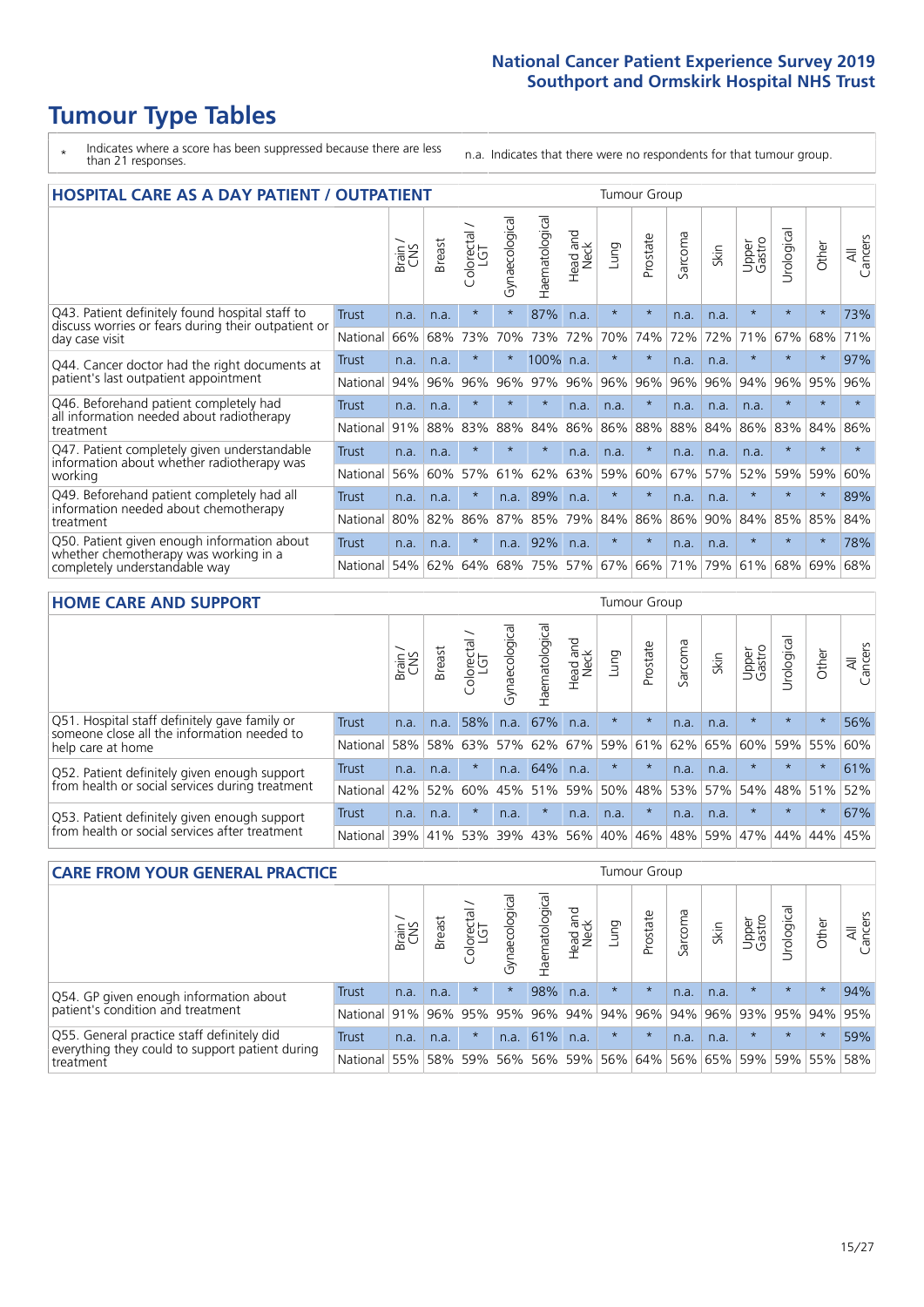# **Tumour Type Tables**

\* Indicates where a score has been suppressed because there are less than 21 responses.

n.a. Indicates that there were no respondents for that tumour group.

| <b>YOUR OVERALL NHS CARE</b>                                                |          |              |               |                            |                |                |                         |          | <b>Tumour Group</b> |         |      |                 |            |         |                |  |  |  |  |  |  |
|-----------------------------------------------------------------------------|----------|--------------|---------------|----------------------------|----------------|----------------|-------------------------|----------|---------------------|---------|------|-----------------|------------|---------|----------------|--|--|--|--|--|--|
|                                                                             |          | Brain<br>CNS | <b>Breast</b> | olorectal<br>LGT<br>$\cup$ | Gynaecological | Haematological | aad and<br>Neck<br>Head | Lung     | Prostate            | Sarcoma | Skin | Upper<br>Gastro | Urological | Other   | All<br>Cancers |  |  |  |  |  |  |
| Q56. Different people treating and caring for                               | Trust    | n.a.         | n.a.          | 71%                        | $\star$        | 87%            | n.a.                    | $\star$  | $\star$             | n.a.    | n.a. | $\star$         | $\star$    | $\star$ | 79%            |  |  |  |  |  |  |
| patient always work well together to give best<br>possible care             | National | 60%          | 73%           | 73%                        | 69%            | 75%            | 73%                     | 73%      | 75%                 | 70%     | 79%  | 69%             | 74%        | 68%     | 73%            |  |  |  |  |  |  |
| Q57. Patient given a care plan                                              | Trust    | n.a.         | n.a.          | $\star$                    | n.a.           | 35%            | n.a.                    | $\star$  | $\star$             | n.a.    | n.a. | $^\star$        | $\star$    | $\star$ | 37%            |  |  |  |  |  |  |
|                                                                             | National | 36%          | 41%           | 40%                        | 34%            | 36%            | 39%                     | 36%      | 40%                 | 34%     | 44%  | 36%             | 33%        | 31%     | 38%            |  |  |  |  |  |  |
| Q58. Overall the administration of care was good                            | Trust    | n.a.         | n.a.          | 79%                        | $\star$        | 89%            | n.a.                    | $\star$  | $\star$             | n.a.    | n.a. | $\star$         |            | $\ast$  | 86%            |  |  |  |  |  |  |
| or very good                                                                | National | 85%          | 90%           | 88%                        | 87%            | 91%            | 90%                     | 90%      | 88%                 | 88%     | 90%  | 86%             | 85%        | 87%     | 89%            |  |  |  |  |  |  |
| Q59. Patient felt length of time for attending                              | Trust    | n.a.         | n.a.          | 60%                        | $\star$        | 62%            | n.a.                    | $^\star$ | $\star$             | n.a.    | n.a. | $\star$         | $\star$    | $\star$ | 66%            |  |  |  |  |  |  |
| clinics and appointments for cancer was about<br>right                      | National | 58%          | 68%           | 73%                        | 66%            |                | 66% 71%                 | 71%      | 76%                 | 68%     | 73%  | 66%             | 75%        | 64%     | 69%            |  |  |  |  |  |  |
| Q60. Someone discussed with patient whether                                 | Trust    | n.a.         | n.a.          | 8%                         | $\star$        | 14%            | n.a.                    | $\star$  | $\star$             | n.a.    | n.a. | $\star$         | $\star$    | $\star$ | 15%            |  |  |  |  |  |  |
| they would like to take part in cancer research                             | National | 42%          | 30%           | 32%                        | 31%            | 33%            | 21%                     | 34%      | 31%                 | 36%     | 20%  | 36%             | 21%        | 32%     | 30%            |  |  |  |  |  |  |
| Q61. Patient's average rating of care scored from<br>very poor to very good | Trust    | n.a.         | n.a.          | 8.6                        | $\star$        | 9.1            | n.a.                    | $\star$  | $\star$             | n.a.    | n.a. | $\star$         | $\star$    | $\star$ | 8.8            |  |  |  |  |  |  |
|                                                                             | National | 8.6          | 8.9           | 8.8                        | 8.7            | 8.9            | 8.8                     | 8.8      | 8.8                 | 8.8     | 8.9  | 8.7             | 8.7        | 8.7     | 8.8            |  |  |  |  |  |  |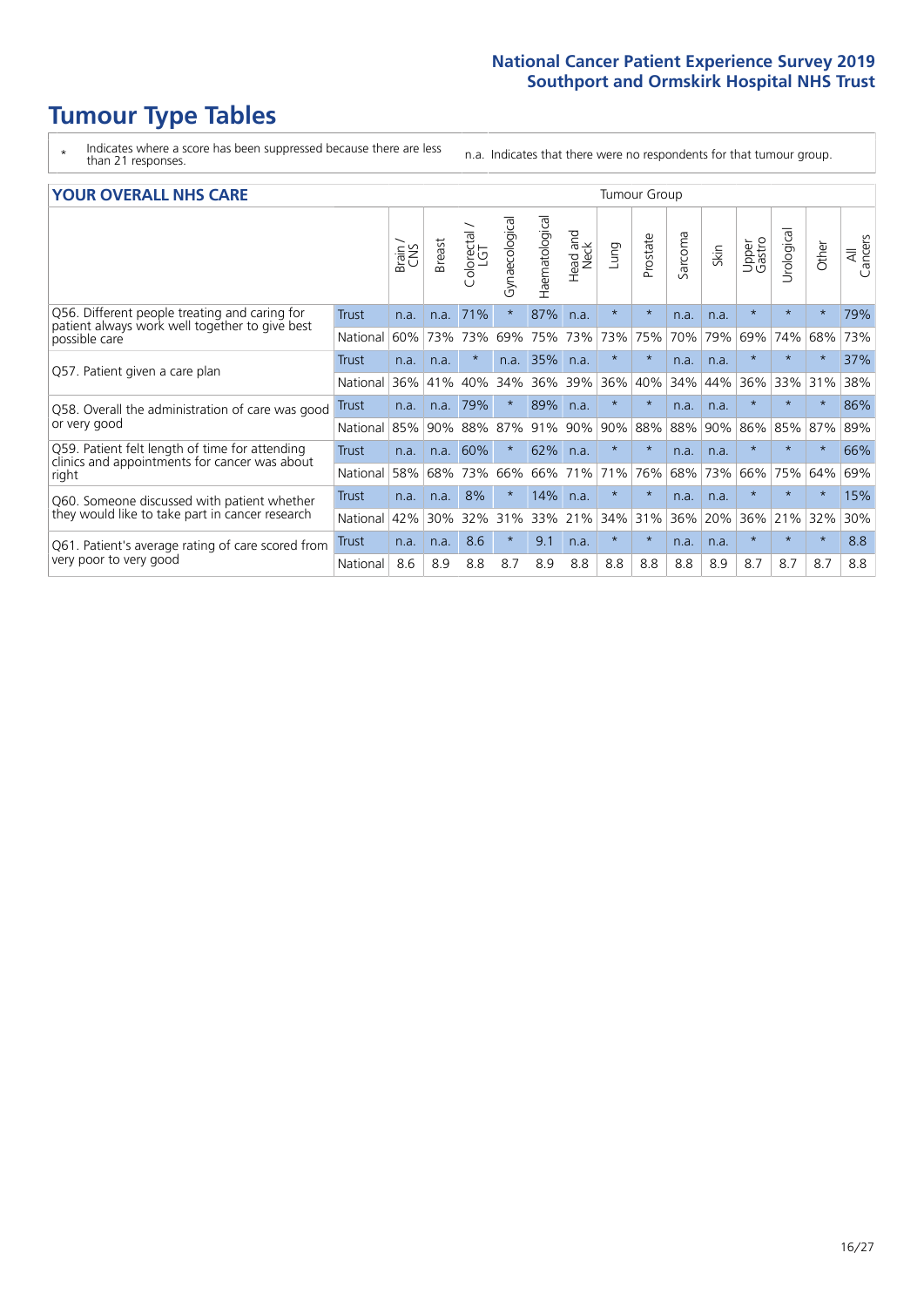# **Year on Year Charts**





#### **DIAGNOSTIC TESTS**





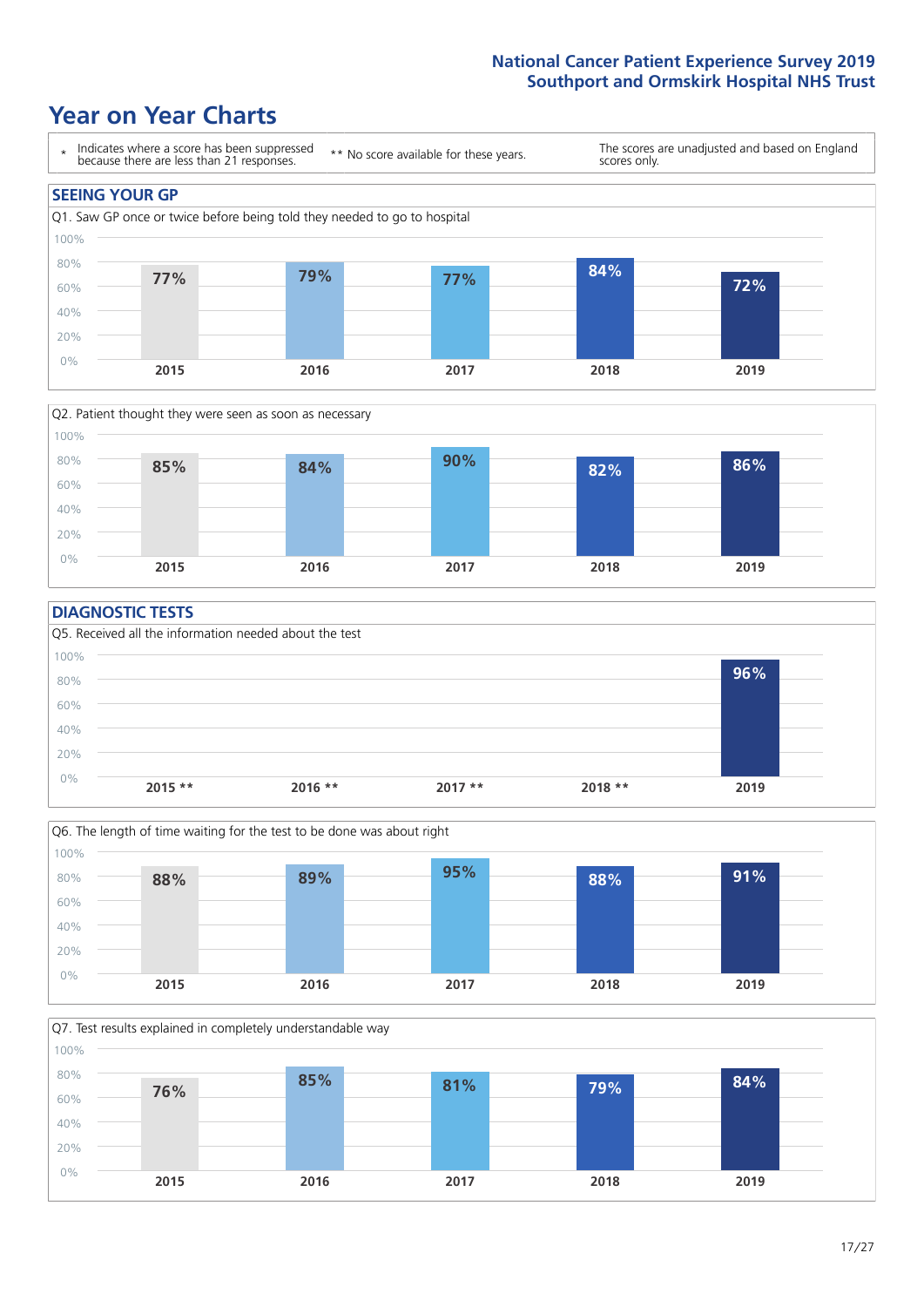# **Year on Year Charts**









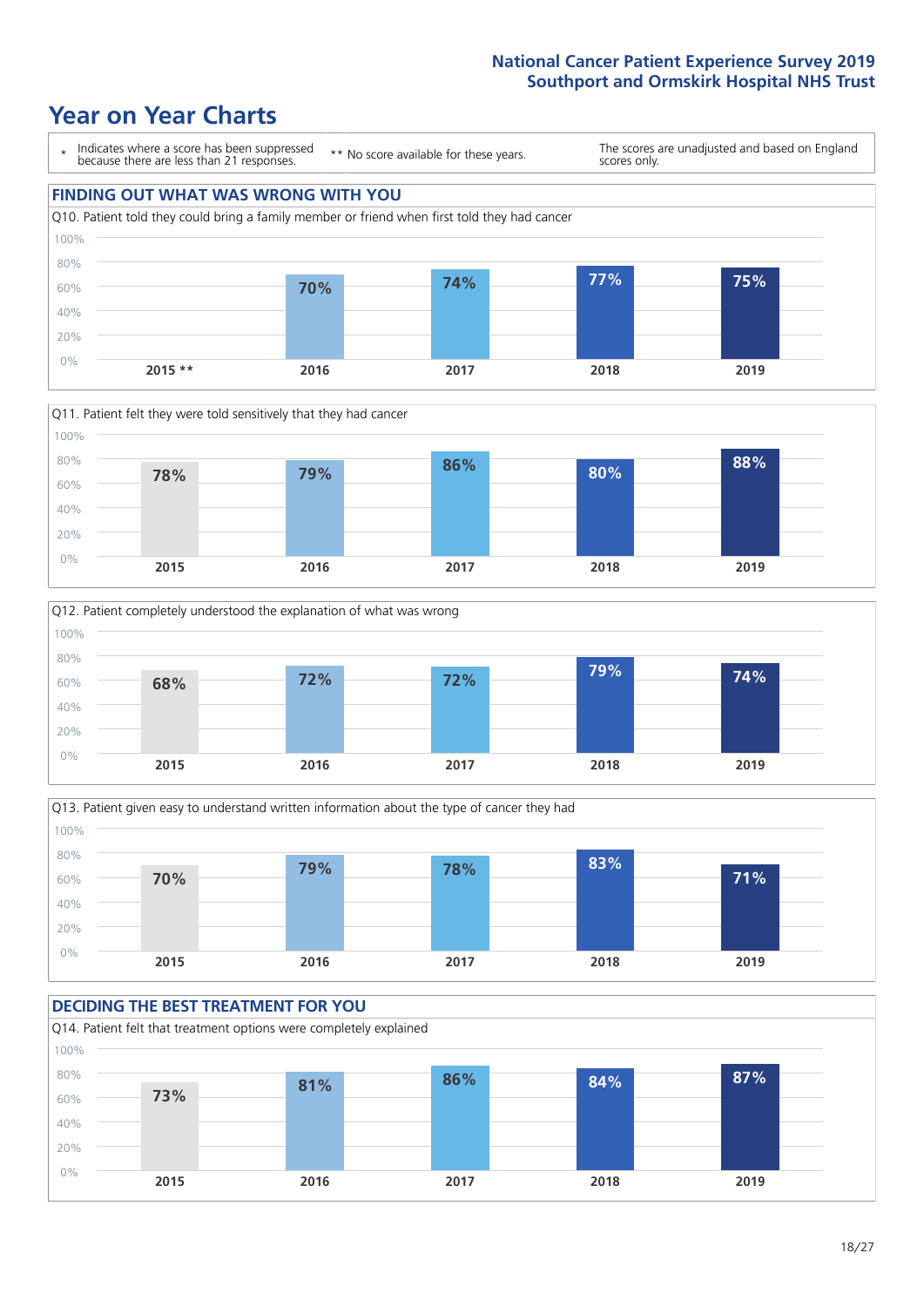# **Year on Year Charts**







Q18. Patient definitely involved as much as they wanted in decisions about care and treatment  $0%$ 20% 40% 60% 80% 100% **2015 \*\* 2016 \*\* 2017 \*\* 2018 \*\* 2019 81%**

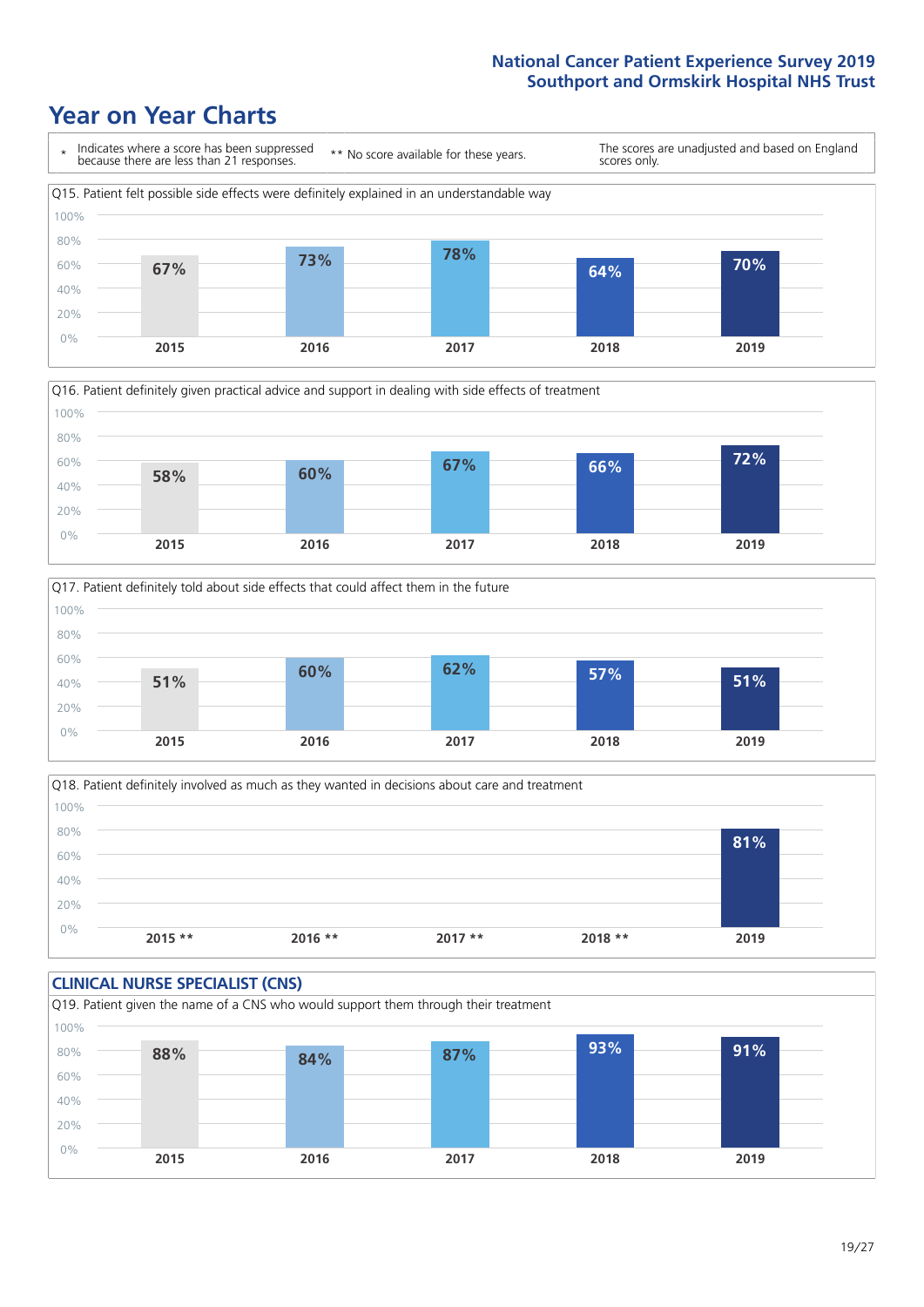# **Year on Year Charts**













 $20/27$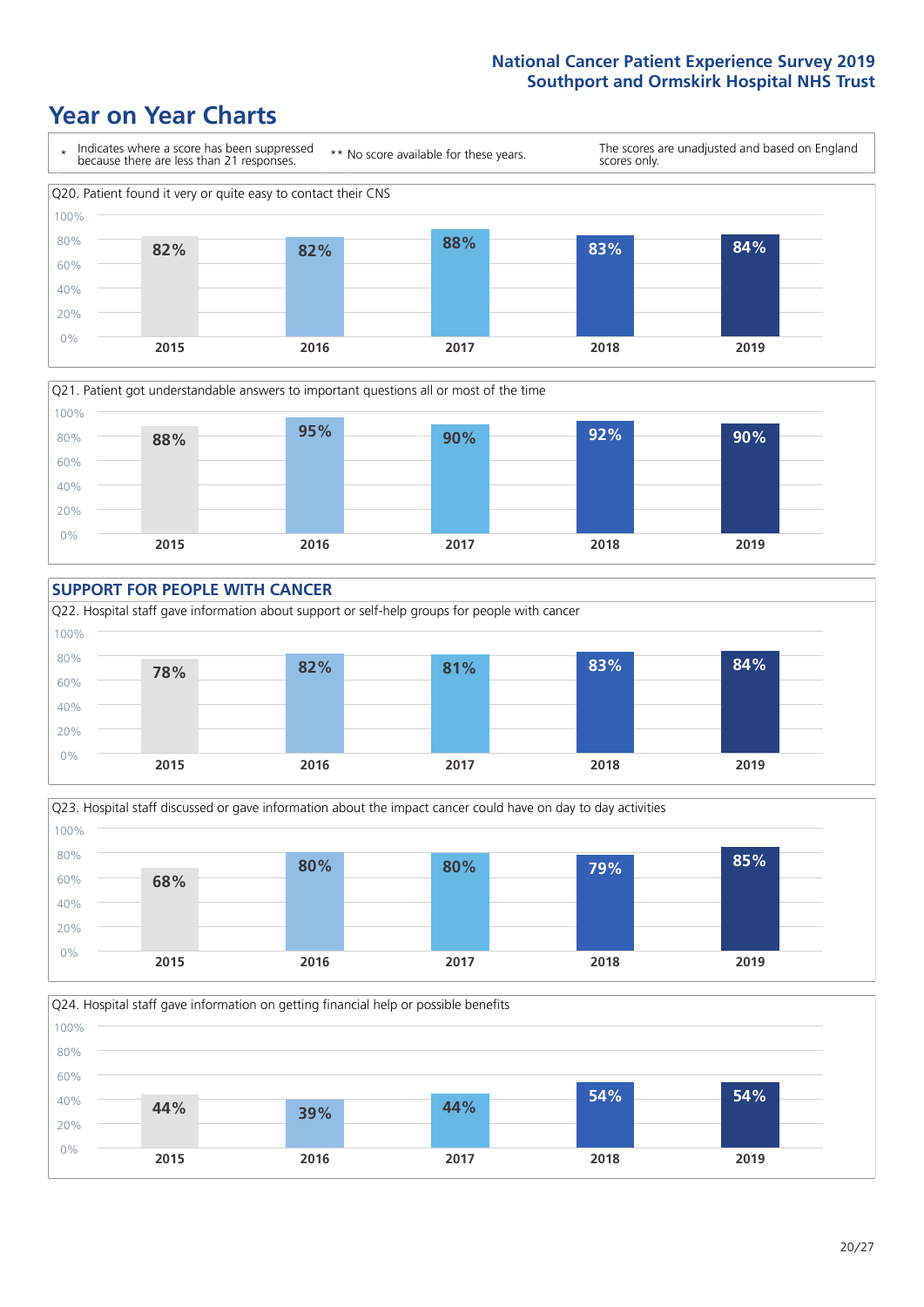# **Year on Year Charts**



#### **OPERATIONS**





### **HOSPITAL CARE AS AN INPATIENT** Q30. Hospital staff didn't talk in front of patient as if patient wasn't there 0% 20% 40% 60% 80% 100% **2015 \*\* 2016 \*\* 2017 \*\* 2018 \*\* 2019 86%**

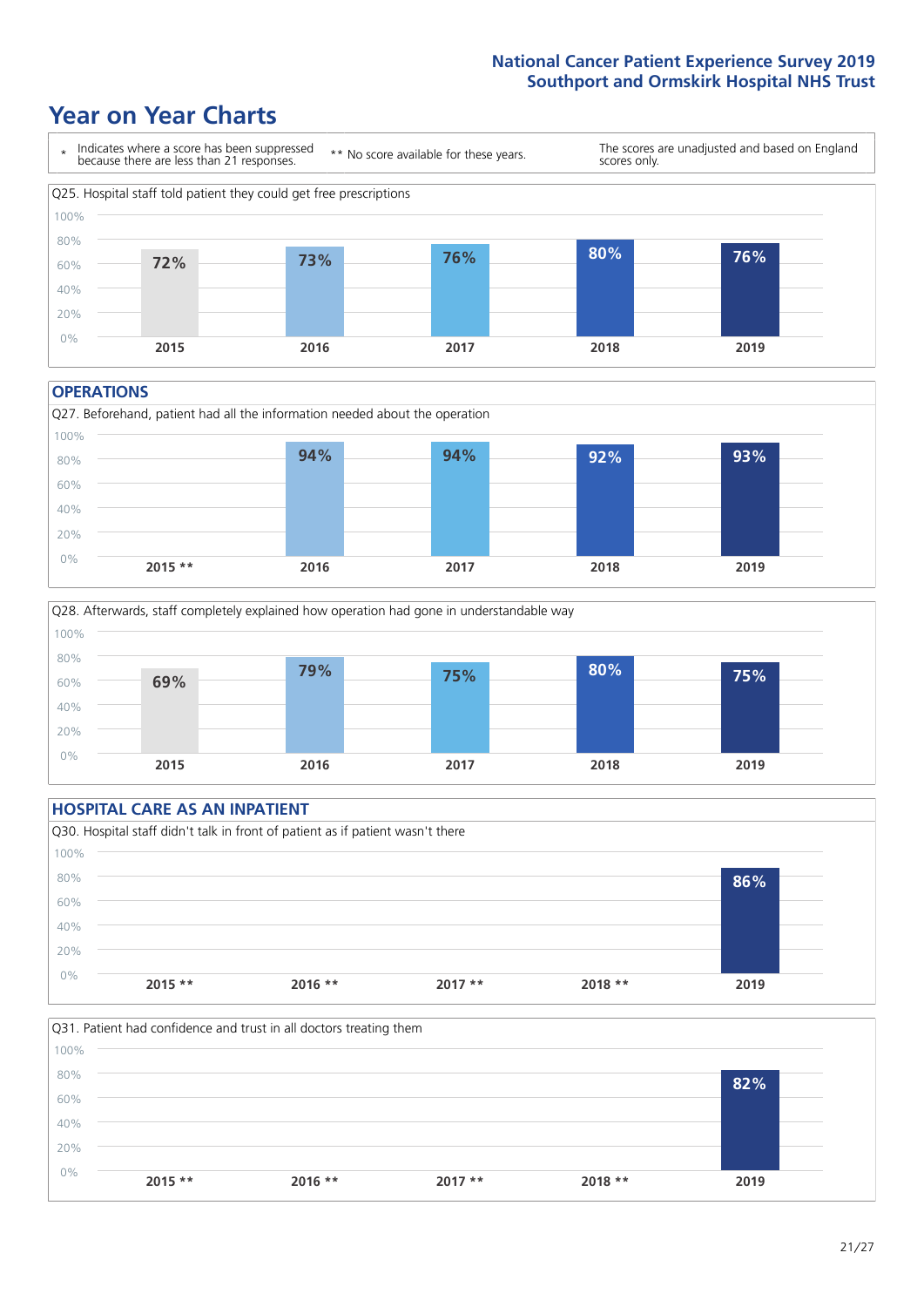### **Year on Year Charts**









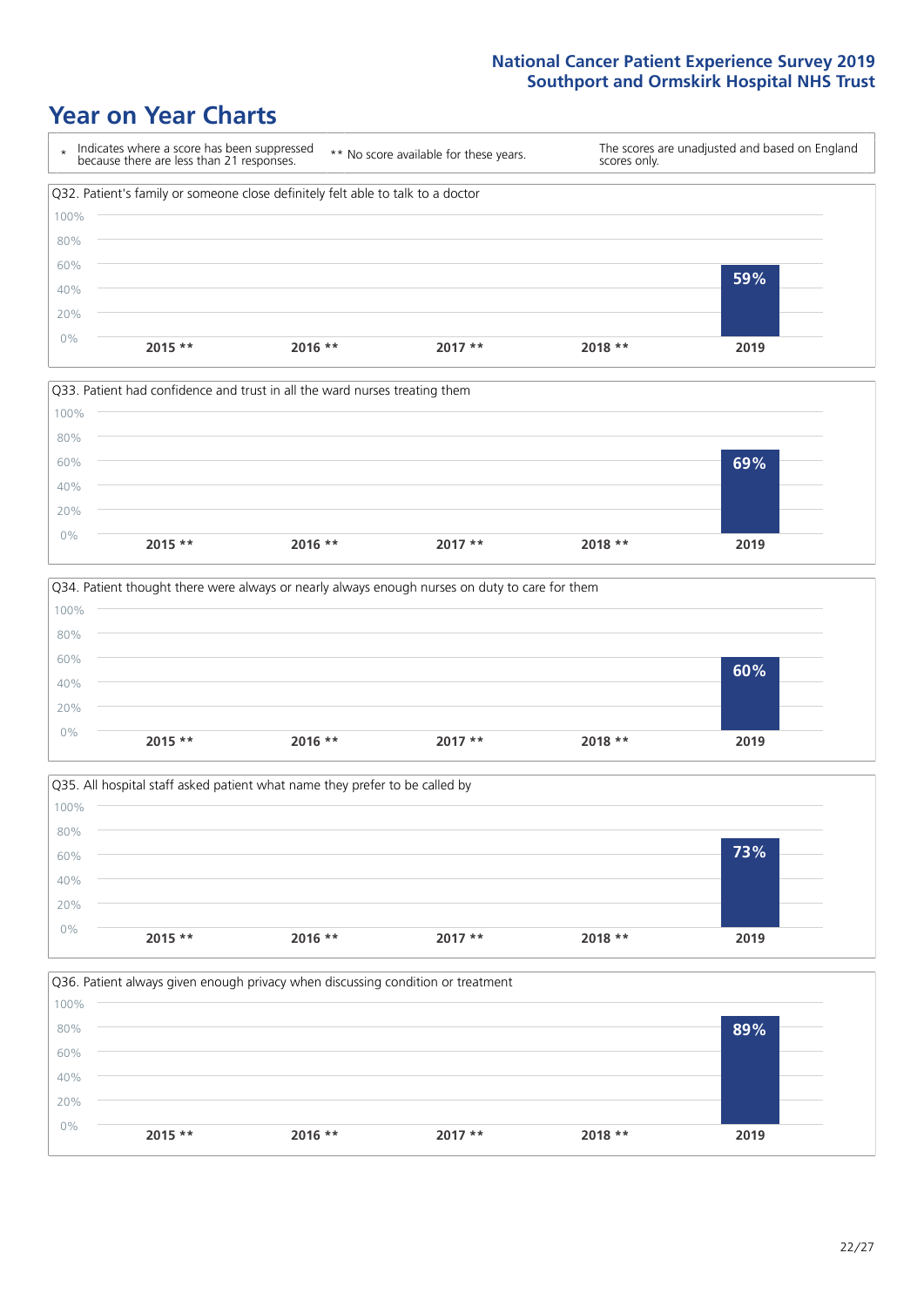## **Year on Year Charts**









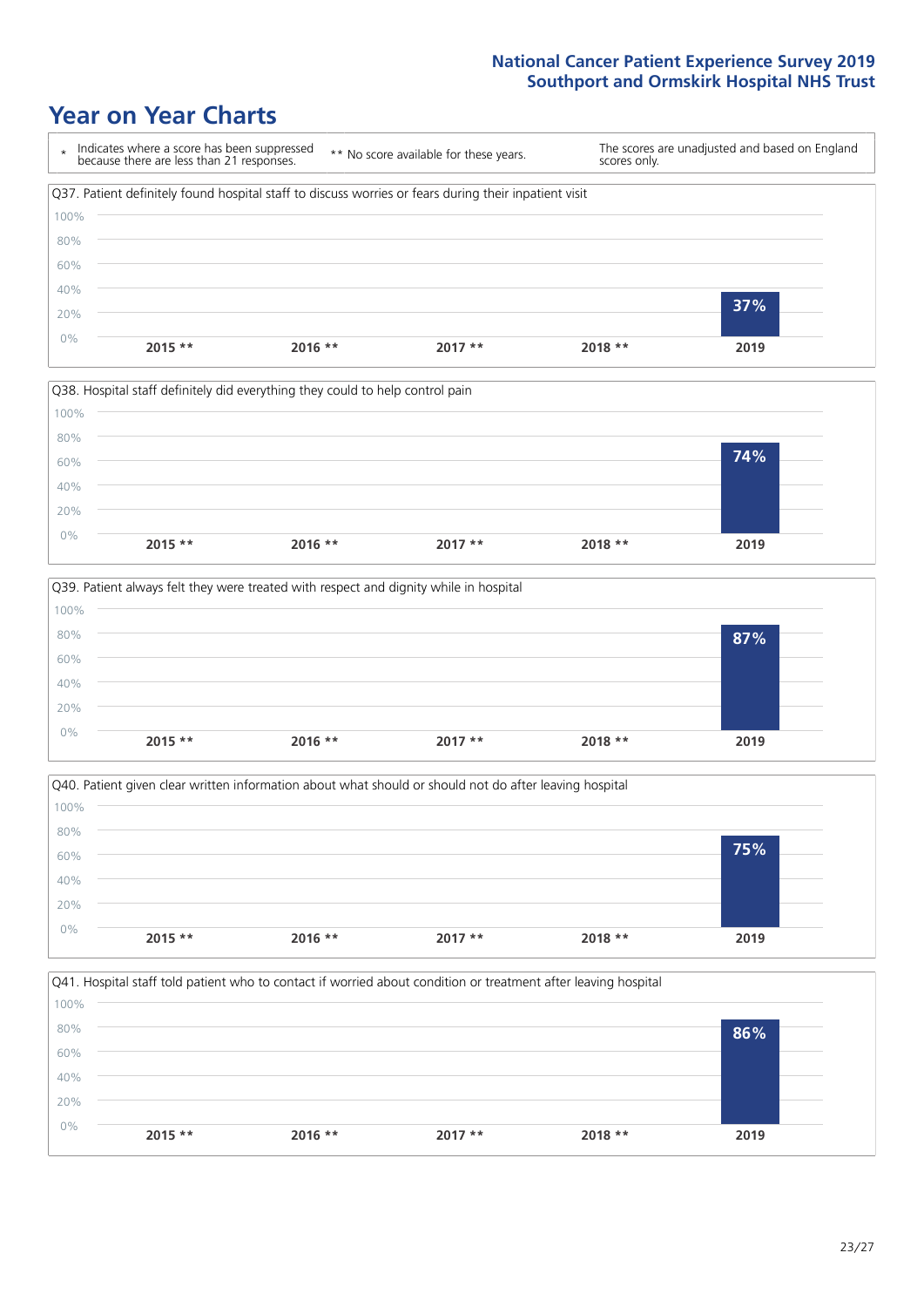### **Year on Year Charts**

\* Indicates where a score has been suppressed because there are less than 21 responses. \*\* No score available for these years. The scores are unadjusted and based on England scores only. **HOSPITAL CARE AS A DAY PATIENT / OUTPATIENT** Q43. Patient definitely found hospital staff to discuss worries or fears during their outpatient or day case visit 0% 20% 40% 60% 80% 100% **2015 2016 2017 2018 2019 68% 76% 71% 72% 73%**







Q49. Beforehand patient completely had all information needed about chemotherapy treatment

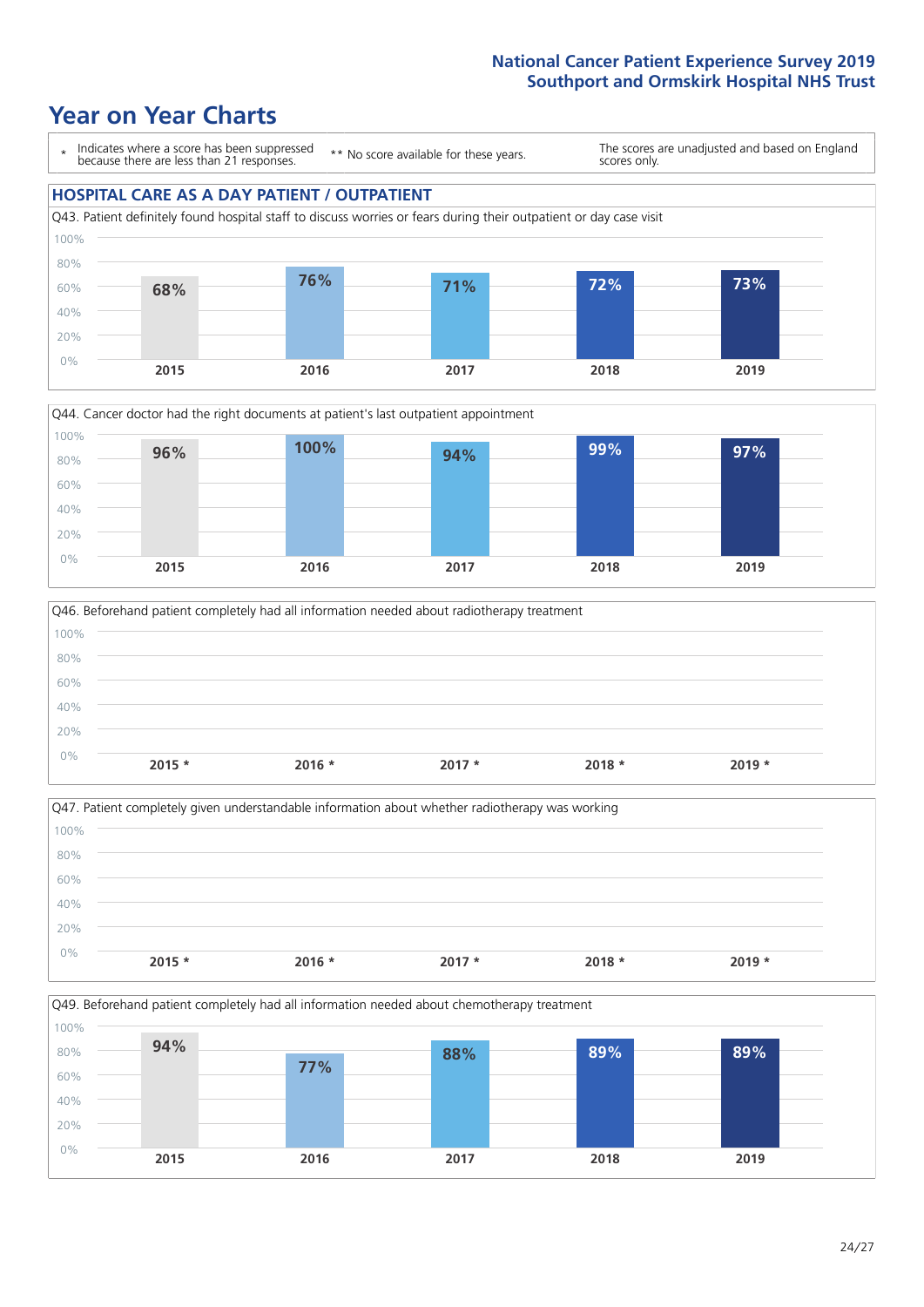# **Year on Year Charts**



#### **HOME CARE AND SUPPORT**







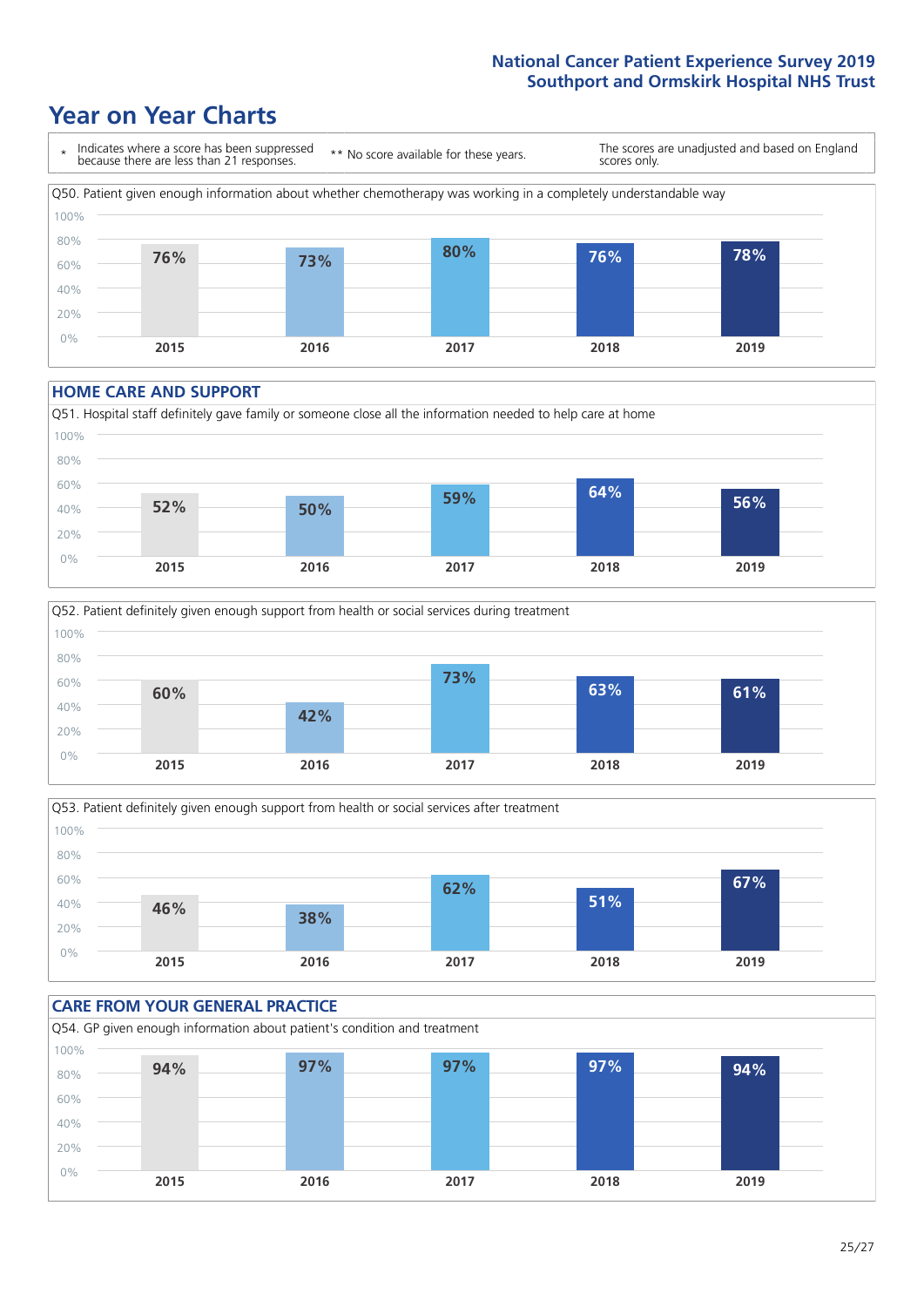# **Year on Year Charts**



#### **YOUR OVERALL NHS CARE**







Q59. Patient felt length of time for attending clinics and appointments for cancer was about right